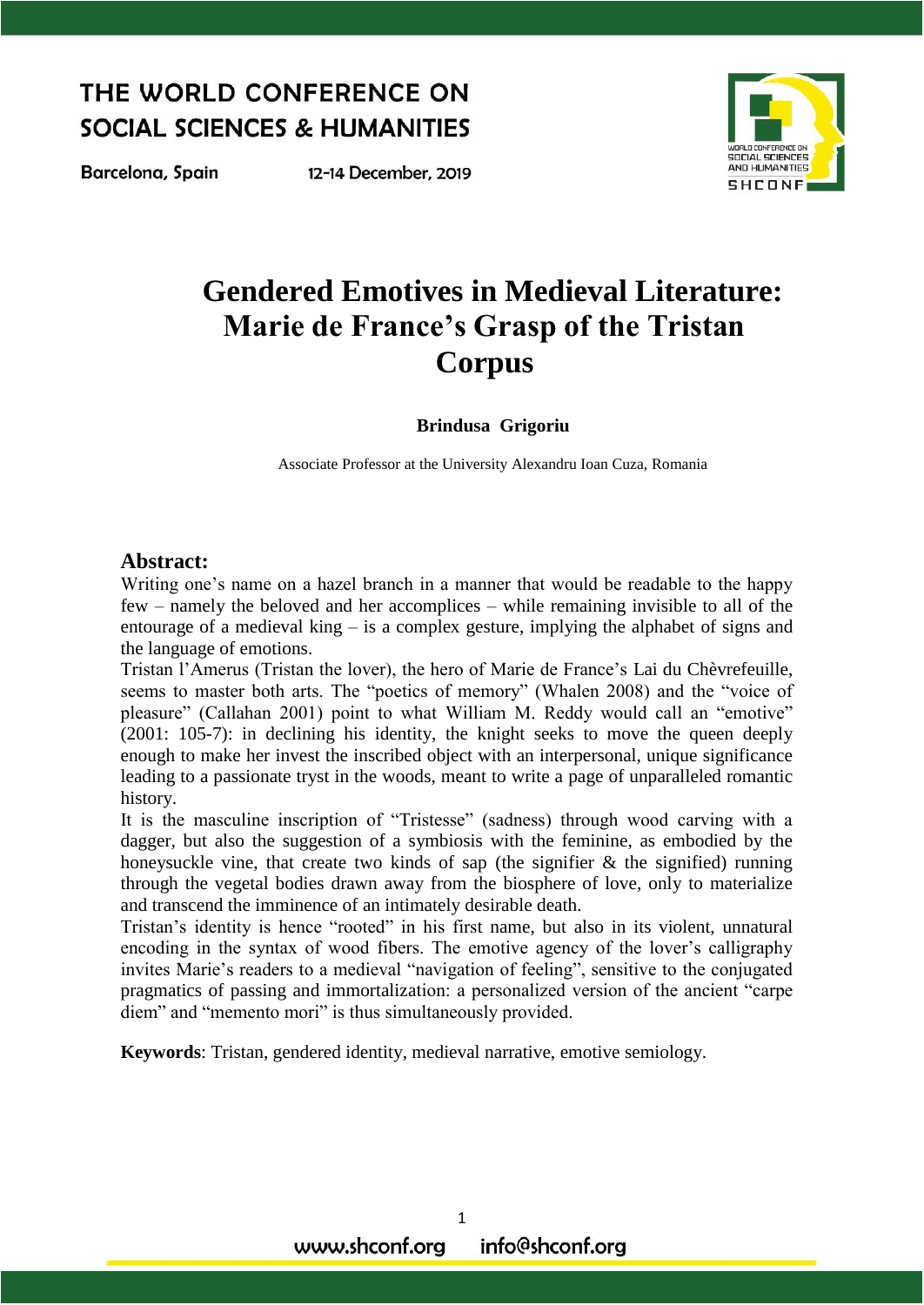Barcelona, Spain

1

12-14 December, 2019



A constant presence in courtly culture and civilization, *Tristran l'Amerus* is a sex symbol whose emblematic figure as a martyr of love has dominated the beginnings of French romance, inspiring profuse adaptations and incisive replicas in most European languages 1 . Adjusted to the horizon of expectations of the Breton matter<sup>2</sup> via the introduction of King Arthur's court as a legitimating order, the mythical hero of Cornwall spends more than four centuries vying with Lancelot and Galaad for the title of the world's best knight.

However, in the earliest romances of the Tristanian matter, the Philter enraptures the hero to the fullest: facing the danger of losing his life and reputation in the challenging experience of irresistible love, he leads a savage's life in the Morois forest. Known as a hunter, as a "trickster"<sup>3</sup> and as an escaped convict, the exile embodies the power of "fol' amor" in the eyes of his (fictional) contemporaries<sup>4</sup>; thus, a compassionate form of admiration is the immediate emotion he inspires to the ordinary people who happen to cross his path in Béroul's and Thomas of Britain's romances, while envy is gradually replaced by vengeance and greed in the hearts of his rivals to the throne. As for literary audiences, they are invited to identify themselves with the unfailing, fallen champion, and to achieve a paradoxical kind of "confort" by contemplating the final curtain of such a plot: a romantic deathbed.

Tristan's puzzling way of being-in-the-world, both as a leper of love and as a dragon-killing knight – a condition that could be designated as "the Tristan complex", in which the sense of visible excellence fuses with an occult strain of culpability – has inspired many medieval authors to take a stance on his *art de vivre*, either in a polemic or in an emulatory way. Along the ages and languages of European literature, the victor of Cornwall has been perceived as a strong, enduring "emotor"<sup>5</sup>, together with Arthur and Gauvain, to the point of overshadowing Christ's own persona, as Peter of Blois remarks most poignantly, by reproving his contemporaries' sentimental horizon of expectations:

There is no merit in a pious feeling if it does not spring from love for Christ. In tragedies, poems and songs, many characters are wise and glorious, lovable and admirable in every way. Jongleurs show us the tribulations these characters have been through, the cruel wrongs they

info@shconf.org

<sup>&</sup>lt;sup>1</sup> This wide diffusion was mainly achieved via the German and Norse translations and adaptations of the "courtly version" of Thomas, in which the hero's own reputation is built on the steadiness and reliability of his love for Ysolt (see Thomas, *Tristan et Yseut*, ed. Christiane Marchello-Nizia, in *Tristan et Yseut. Les Premières versions européennes*, dir. Christiane Marchello-Nizia 1995: v. 2353).

<sup>&</sup>lt;sup>2</sup> The twelfth-century literature witnesses the influent fusion of the Tristanian and Arthurian matters, in accord with the holistic paradigm of the emergent genre of romance. Thomas's allusion to Tristan's victory over the beard-collecting giant – who happens to be the nephew of Arthur's arch-enemy – and Béroul's narrative staging of Ysolt's judgment, where Arthur becomes her defender against King Mark's baronage, are particularly relevant in this respect. See Thomas, *Tristan et Yseut*, ed. cit. : vv. 867-982, pp. 148-150 and Béroul, *Tristan et Yseut*, ed. Daniel Poirion, in *Tristan et Yseut. Les Premières versions européennes*, *op*. *cit*. : vv. 3283-4265, pp. 90-116.

<sup>3</sup> See Blakeslee 1989: chap. « Tristan's Social Identities », « Tristan's Disguises » and « Tristan the Trickster », pp. 13-127.

<sup>4</sup> It is in Béroul's romance that the omnipresent vision of "fol'amor" (crazy love, folly) is voiced by challenging characters such as King Mark, the dwarf and the barons (v. 3042), who typically attribute it to either lover (vv. 20, 177, 301, 362, 2007, 2013; 661), but also by Ysolt (vv. 496, 2323, 2718) and Tristan (vv. 801-802, 1655) themselves, who generally refute it quite skillfully, and by Ogrin, who adopts a severe, yet pragmatic, religious stance (vv. 2297, 2344). In his turn, King Arthur uses explicit phrases concerning the offence perpetrated on his Irish protégée (vv. 4155, 4163-4166, 4193-4194). Occasionally, the narrator himself embraces a depreciative vision of Tristan's unrestrained, amorous desire (v. 696). In Thomas's version, this innuendo galvanizes Brangien's speech (vv. 1458, 1693, 1789, 1800-1802, 1864, 2103) and Ysolt's vigorous defense (v. 1639, 1736, 1748).

<sup>&</sup>lt;sup>5</sup> "Emotors induce emotions without going through the appraisal stage. They plug straight into the emotion brain. They acquire their emotive capacity by associative learning [...], but we experience them as having this capacity inherent in them." (Tantam 2002: 55).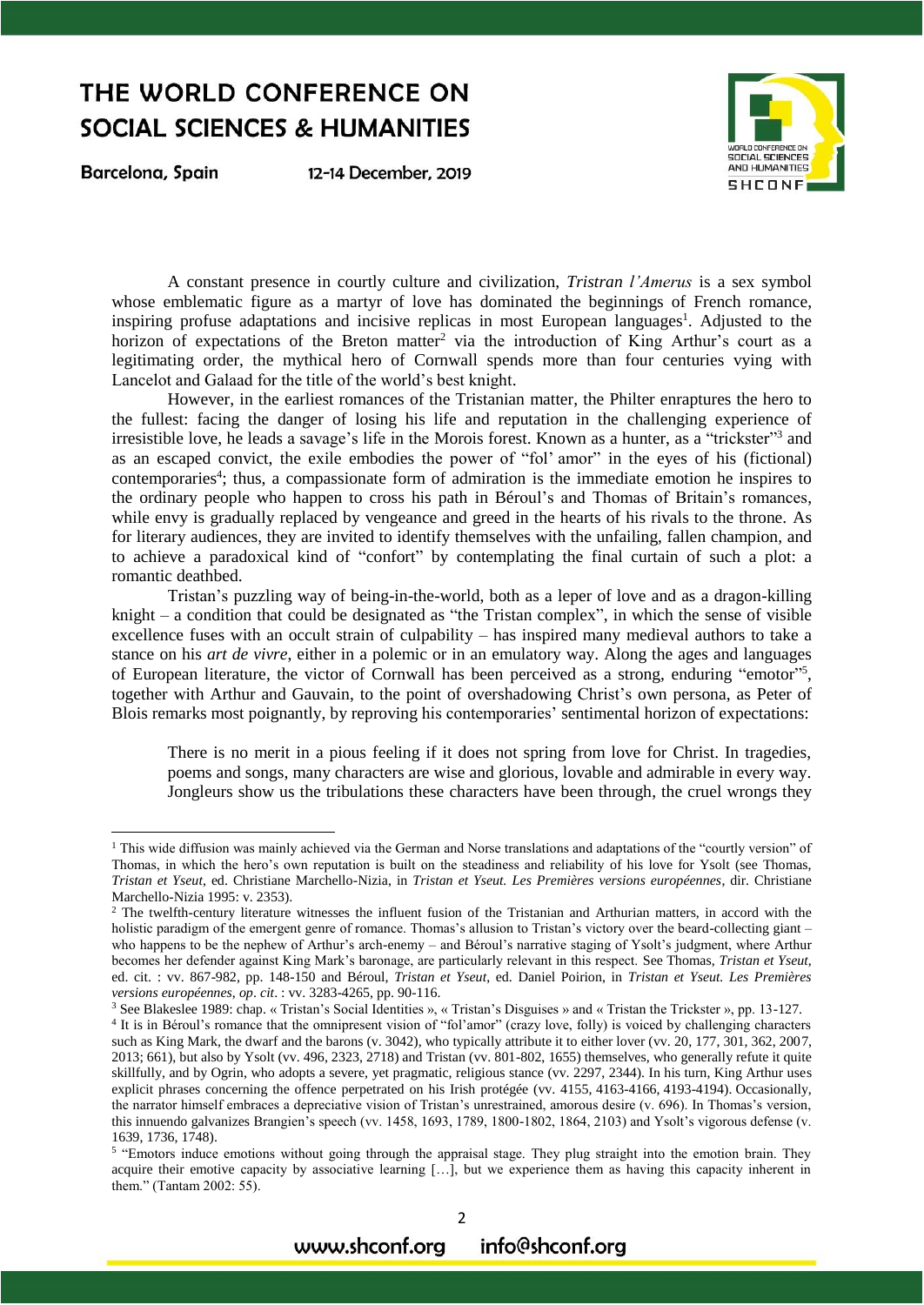Barcelona, Spain

**.** 

12-14 December, 2019



have undergone, as in the fables about Arthur, Gauvain and Tristan, which, when they are listened to, move the audience to the point of provoking compassion and even tears. You who are moved to compassion by a fable's recitation, if you hear something about God's love and if this moves you to tears as well, how can you say that this comes from your love for God? You feel for God; but you also feel for Arthur. (Peter of Blois, éd. 1904, 1088 C-1089 A).

In terms of emotional response mediated by oral diffusion, Tristan enjoys the charisma of an antagonistic kind of *auctoritas* – that of an imaginary hero capable of breeding a passionate sense of compassion. He reaches the public's emotional brain with a sense of immediacy that eludes any ethical appraisal; thus, no particular "merit" nurtures this outpouring of empathy – just sheer, unrestrained emotion.

#### **Marie in** *Tristania***: in Search for an Emotionology of Love**

Among the first European texts belonging to this (in)famous corpus, it is only the episodic *Lai du Chevrefoil* (*Lay of the Honeysuckle*) by Marie de France that presents the legend's storyline and the couple's stylized ensample as the fruit of Tristan's own creativity.

Indeed, the narratrix attributes to her fictional character both the conception of the lyrics and the composition of the music of the *Lay*, while providing an explicitly mnemonic motivation for this act of communication: "Si cum la reïne l'ot dit, / Tristram, ki bien saveit harper, / En aveit fet un nuvel lai." (Demaules 1995: vv. 110-113, 215-216)<sup>6</sup> [As the queen had told him, Tristram, who knew well how to harp, made of this a new lay.<sup>7</sup>]. The poem's paternity is a matter of maternal conception: if Marie refers to Tristan, it is Ysolt that Tristan ultimately refers to, in forwarding their singable sign.

It is this allegedly autobiographical, synergic narrative that the French poetess chooses to endorse, under the bilingual title indicated as her own contribution (vv. 114-115, 216). In the chain of transmission from the legendary masculine voice to her own textual montage, Marie also invokes the mediation of a large number of open sources – "Plusurs le m'unt cunté e dit / E jeo l'ai trové en escrit" (vv. 5-6, 213) [Many have told and retold me this story,  $/$  And I've found it written as well] – that she prefers to leave anonymous. Thus, the matter of the lay is conveyed as a meta-gendered stratification of facts and emotions, where the "troveir" is a mnemonic filter of rumors.

Emotionally speaking, the key of this polyphonic ensemble is the happy expectation of what may befall somebody who follows his / her heart: the blessing of a real, heart-felt, face-to-face encounter, as unforgettable as it is ephemeral. It is for the sake of such a rewarding feeling – "Pur la joie qu'il ot eüe, / De s'amie qu'il ot veüe" (vv. 107-108, 215) [Because of the joy he had felt / On seeing his beloved] – that Marie espouses the exploit of the illicit tryst in the woods and heralds the eternization of its reverberations on the lovers' lives and afterlives.

Where Béroul saw samples of fabliau-like derision (in the defiant cavalcade of the royal ordeal) and Thomas instances of tragic miscommunication (in the mythical blackening of Ysolt's white sails), Marie sees the enchanting truth of "lur amur ki tant fu fine / Dunt il eurent meinte dolur, / Puis en mururent en un jur" (vv. 8-10, 213) [their love which was so loyal, and which brought about

3

<sup>6</sup> Our reference edition for the *Lay of the Chevrefoil* is Mireille Demaules' in *Tristan et Yseut. Les Premières versions européennes*, dir. Christiane Marchello-Nizia (1995: 213-216), with its rich, informative notes and variants (1287-1309). For the other *Lays*, we refer to the online edition Warnke 1900, unless otherwise indicated.

<sup>&</sup>lt;sup>7</sup> The English translations of the corpus are our own, and they tend to favor a raw sense of fidelity to the medieval source. For comparison, we have consulted Glyn S. Burgess and Keith Busby's prose translation of the *Chevrefoil* (2003 [1986]: 109-110), Robert Hanning and Joan Ferrante's white verse translation of the *Prologue* (1982 [1978]), and Judith Shoaf's verse adaptation of the *Lays* [\(https://people.clas.ufl.edu/jshoaf/marie\\_lais\)](https://people.clas.ufl.edu/jshoaf/marie_lais); we have also referred to Eugene Mason's venerable prose version (1966 [1911]), which offers accurate solutions for some key passages of the *Chevrefoil*.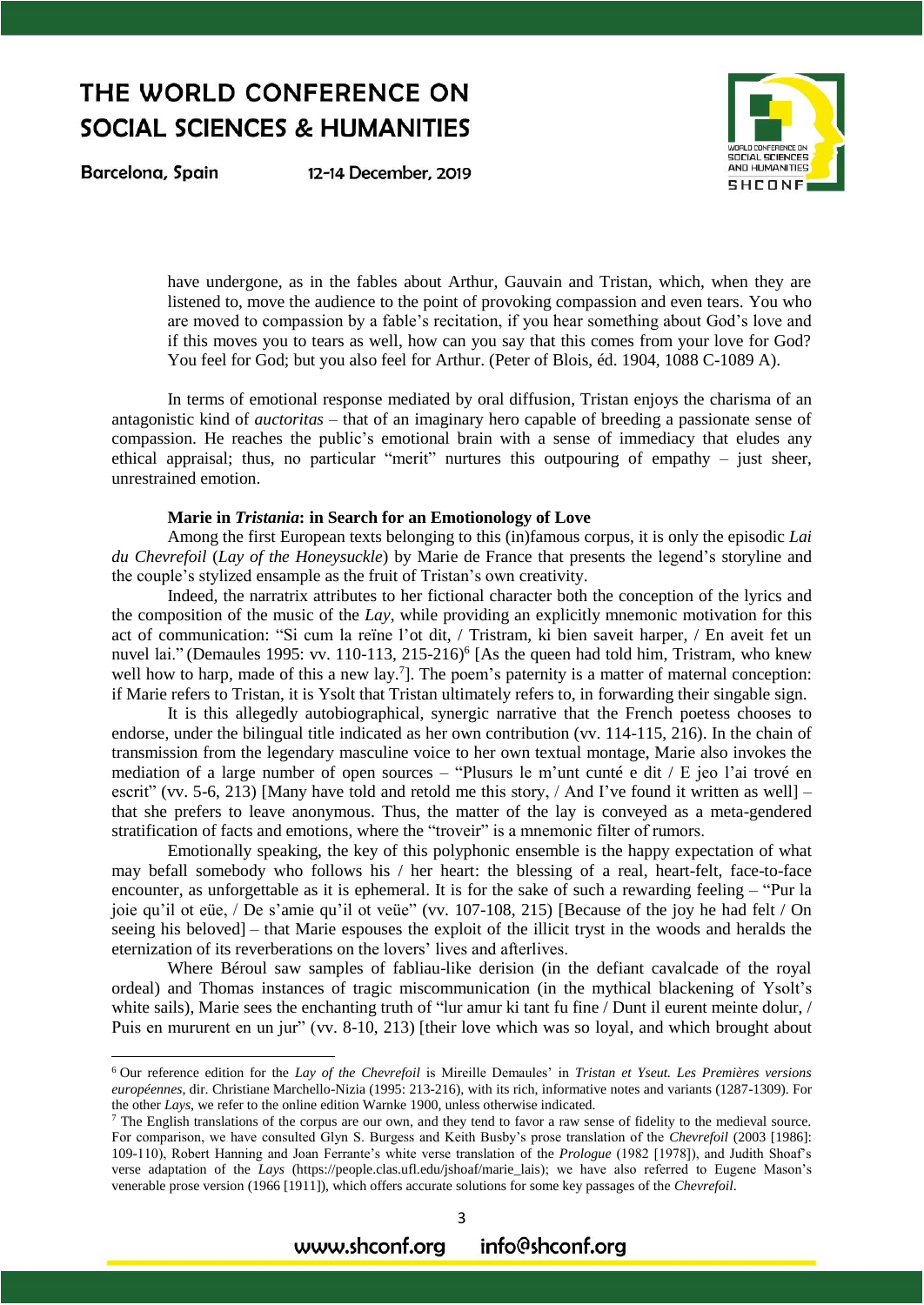Barcelona, Spain

**.** 

12-14 December, 2019



many tribulations and then death, on the very same day for both of them<sup>8</sup>]. While relativizing the usage of the adjective "fine" by dismantling the phrase "fine amur", she defends the dignity of a sentiment and the memorability of a story – in the name of the evergreen truth of two harmonized hearts.

Tristan and Ysolt's successful performance as love communicators provides the recipe of what could be seen as a literary "emotionology", consisting of a set of "collective emotional standards" (Stearns & Stearns 1985: 813) pertaining to an exclusivist, elitist society of "fine" lovers who excel in devising opportunities to come together and revel in the protection of their accomplices and supporters. These standards address the management of "basic emotions" – in essence "amur", "volentez", "pensiv[eté]", "ire", "dolur", "abandon / De mort et de destruction", "joie", "deduit", "pleisir" (pp. 213-215) – and of their most adequate expressions. From desire to apathy, through the reduction of wonder to knowledge (vv. 21-24, 213), these emotions are managed in accord with certain "professed values" which tend to regulate (Stearns & Stearns 1985: 824) the societal framing of consensual marriage, as well as its extraconjugal reframing in aristocratic circles.

Backed up by those "norms for men and women and for age groups" (827) poetically suggested by Marie, Ysolt's and Tristan's guiding principles include, and are not confined to, notions of peaceful government and friendly international policy; supportive conjugality and respectful cooperation with one's vassals; the prioritizing of love by younger agents, the woman being expected to show more mastery of the situation than the man, the queen than the knight, the beloved than the lover; the scrupulous secrecy of trysts<sup>10</sup>, observed by both partners and accomplices of a noble couple; the voicing of a lyrical version of an iconic love story; the art of (warm) persuasion, used as a diplomatic instrument at the summit of aristocratic society, even when male rivals are concerned; the abstinence from any form of rebellion against the political system in place, and the support of courtly etiquette.

To the advocates of this model of emotional mastery, the God-like demiurge of Tristania offers an enjoyable reward: the backstage jubilation of a dyadic, congenial, team-like complicity – for a day (and a song) that could last forever.

#### **Marie in Britannia: the Unforgettable**

Via the utopia of a jocund Tristania (!), Marie furthers the marvels of Britannia and defends their relevance to the emotional horizon of expectations of the Plantagenet court. In order to succeed

info@shconf.org

<sup>8</sup> In Burgess-Busby, "lur amur ki tant fu fine / Dunt il eurent meinte dolur, / Puis en mururent en un jur" becomes "their love was so pure that it caused them to suffer great distress and later brought about their death on the same day" (2003 [1986]: 109). At the other end of the traductological spectrum, Shoaf loosens the causality link and tries to render more explicitly the "fineness" of "amur": "Their love so true, so pure, from / Which their sorrows multiplied – / Then, in a single day, both died." (1991-1996: [https://people.clas.ufl.edu/jshoaf/files/chevrefoil.pdf\)](https://people.clas.ufl.edu/jshoaf/files/chevrefoil.pdf). Mason's prose translation creates a lyric ambiance by favoring structural repetition and extensive use of archaisms: "It is of a love which passed all other love, of love from whence came wondrous sorrow, and whereof they died together in the self-same day" (1966 [1911]: 102). In spite of its transgressions from the literal dimension of the source, Mason's version reaches one of the highest forms of emotional fidelity by boosting the empathetic quality of Marie's *expositio*.

<sup>9</sup> Translated as "courtly love" (*amour courtois*) thanks to Gaston Paris's conceptualization of the phrase (1881). For a nuanced, carefully contextualized account of the notion's use in medievalist exegesis, see Bryson and Movsesian (2017: 121- 122, n. 2- 3).

<sup>&</sup>lt;sup>10</sup> Without referring specifically to *Chevrefoil*, William M. Reddy perceives this secretive ethos as a typical ideological trait of Marie's *Lays* and emphasizes it as a social class marker for illegitimate couples cultivating an amorous ethos apt to provide a cocoon of honorific security: "Love, when it occurs, Marie counsels, must be covered over and protected by the silence of aristocratic speech." (2012: 204).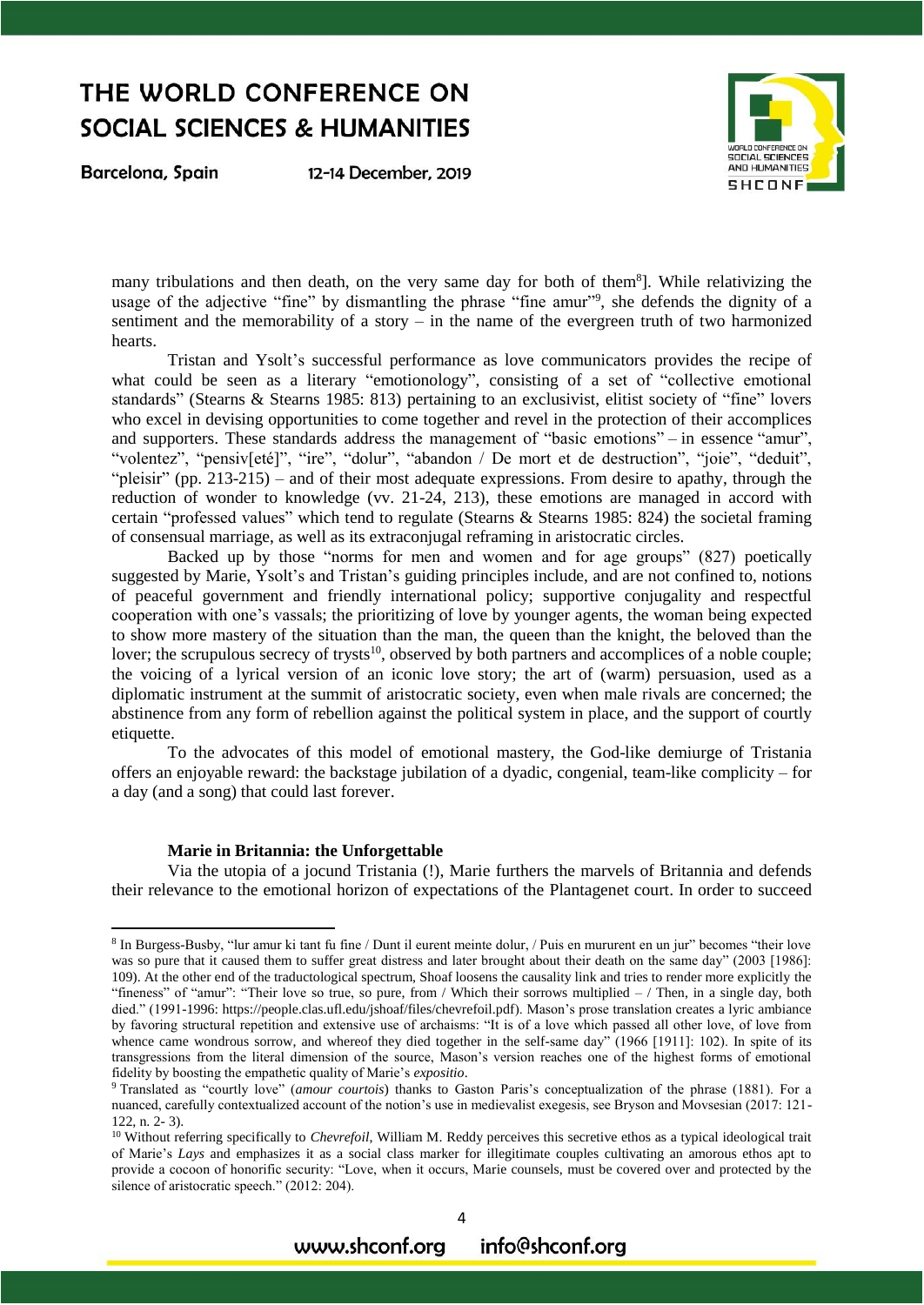Barcelona, Spain

12-14 December, 2019



as an "influencer" of this milieu, the writer fulfils the requirements of any ritual communication between the storyteller of an emerging matter and the potent Maecenas of the land.

Marie de France dedicates her writings to the king of her country of adoption – most probably Henry II of England (Rothschild 2011: 89) – trying to reinforce the paradigm of elated selfhood against which both merits and deviations are to be measured and sanctioned. This anonymous figure of sovereignty "a qui tute joie s'encline" [before whom all joy bows<sup>11</sup>] is expected and even encouraged to proffer "mult [...] grant joie" by accepting the literary gift of a scholar of "grant pris" who has spent many a night engaging in creative labor (Warnke 1900: 2) – not unlike Ysolt herself bestowing her graces on her poet and praiser, Tristan.

In Marie's world, royal displays of generosity must be devoted to a higher cause: the recognition of art's power to provide a spiritual form of "joie" by overcoming "grant dolur" and "vice", oblivion and death (3). Furthermore, she pursues the king's approval of her formula for optimism and self-accomplishment on behalf of the instance of creation she re-presents before the glamorous English court, in the context of the growing success of the Arthurian matter. Hoping not to be considered "surquidiee" [conceited<sup>12</sup>] for her audacity (and narcissism?), she inscribes her emerging corpus of folkloric, Breton extraction into the dominant emotionology of multicultural tolerance, well aware of the blossoming media of lyric poetry in langue d'oc and Antiquity romances in langue d'oïl<sup>13</sup>.

As a spokeswoman of "that group within the Anglo-Norman elite famed for its *milites literati*", probably living "close to the Celtic and Latin epicenters of the Arthurian legend" (Aurell 2007: 376), Marie is a "cultural hybrid", like Henry II himself (Le Saux 2006: 205). Tactfully, she avoids anything that might compromise her intellectual ambitions, including the hint to Eleanor of Aquitaine<sup>14</sup> or to the embodiment of a French (sub?)cultural authority that might support her own. Marie does not want to be appreciated as a mere poetess buttressed by a queen – even by one who is famous for her literary patronage in the two flourishing countries on which she exerts her dominion – on account of a noble, gendered kind of Frenchness. She sees herself as a remarkable writer of the twelfth century, regardless of birth or sex – "Marie, / ki en sun tens pas ne s'oblie" (*Guigemar*, Warnke 1900: 5) [Marie, who is not forgotten in her time] – and claims to be acknowledged at the heart of the most brilliant entourage a writer could dream of, in "an empire that rivaled that of the Holy Roman Emperor Barbarossa" (Baker 1993: 21-22). Her voice must be heard in order that the ephemeral folkloric repertoire of her epoch integrate the Angevin-Norman domain and become a folio of History – and it is by proclaiming herself unforgettable that she is to be remembered, along with this heritage-to-be. Marie's speech act achieves its perlocutionary effect (Searle 1969: 19 *sq*.) in an undisguised, conventionalized, way. Her pleading *pro domo* is all the more effective as it is accompanied by a fresh wave of altruistic feelings toward the anonymous collectivity of Breton storytellers, and of eulogistic investment of their treasure of "aventures" (*Prologue*, Warnke 1900: 2).

Conversely, the poetess vigorously orients her discourse against the community of her equally anonymous, purportedly bestial *haters*, who happen to tell influent stories themselves, most of which contribute to discredit "sun bien" (*Guigemar*, Warnke 1900: 5). This dual emotional targeting of

**.** 

<sup>&</sup>lt;sup>11</sup> "Repository of all joys" in Hanning-Ferrante (1982 [1978]: 29), the unnamed king is the one "to whom all joy pays homage" in Burgess-Busby 2003 [1986]: 107.

<sup>12</sup> "Presumptuous" in Hanning-Ferrante (1982 [1978]: 29).

<sup>13</sup> At Henry II's court, « *on entendait parler non seulement le français mais aussi l'anglais, le celte et l'occitan » et « on rencontrait Wace, Benoît de Sainte-Maure, Bernard de Ventadour, Marie de France parmi tant d'autres. […] Ce n'est pas par hasard qu'on y composa les romans de Thèbes, d'Enéas et de Troie*. » (Nezirović 1980: 1).

<sup>&</sup>lt;sup>14</sup> William M. Reddy alludes to her as Marie's plausible protector, without providing any textual evidence (2012: 199).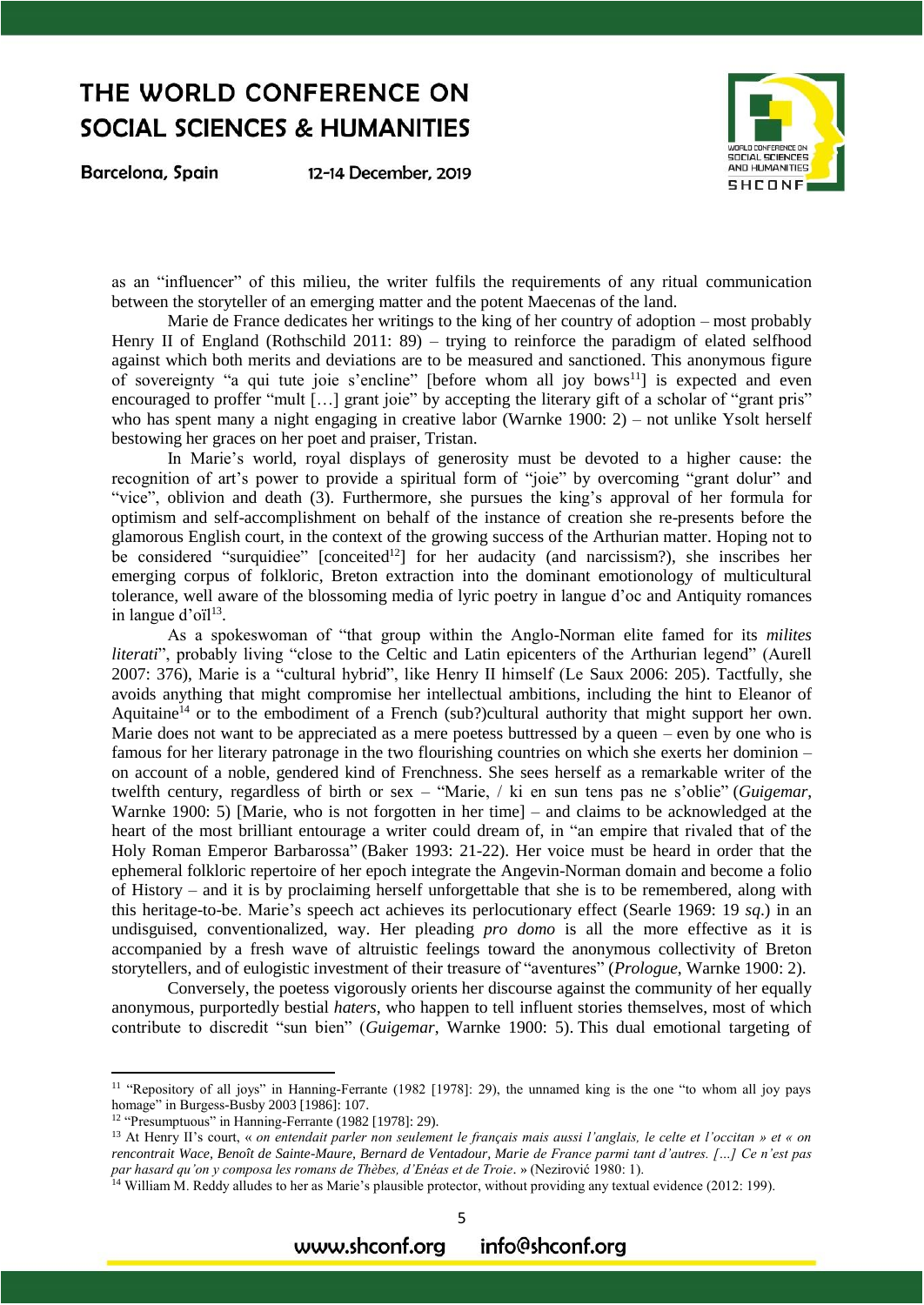Barcelona, Spain

**.** 

12-14 December, 2019



narrators – as architects of narrative matters – ultimately supports an urbane, mediated linguistic interactivity corresponding to a *lifelong learning programme* of the Central Middle Ages.

#### **Obscurity: Marie's Emotional Refuge**

In her *General Prologue*, Marie bids her readers to a form of cognitive participation in the act of poetic creation which consists in the project of "gloser la letre / et de lur sen le surplus metre" [glossing the letter<sup>15</sup> and endowing it with the surplus of their sense] (Warnke 1900:  $\overline{3}$ ). Such an immersion in collective subjectivity tends to incorporate every "granz biens" [good story] (3) of the immaterial patrimony at hand, provided that it deserves narrative attention, but also to go one step farther, deeper or beyond, and achieve exegetic appropriation. Indeed, Marie's famous couplet presents the "hermeneutic impenetrability" of the past as a "promise of meaning and ethical utility", possibly under the influence of Augustine's conception of the *integumentum* and Bernardus Silvestris's theory of the *involucrum*<sup>16</sup>. With a little help from the diligent reader, each letter could be a life-saving tactic: writing appears as a form of penitence meant to enhance one's interpretive fecundity, moral fervor and sense of personal salvation<sup>17</sup>.

In spite of this standpoint widely endorsed by theologians, "the earliest known French woman poet" (having flourished c.  $1150 - c$ .  $1200$ <sup>18</sup> is well aware of the vulnerability of feminine authorship in the *Mâle Moyen Âge*<sup>19</sup> and decides to support her creative use of obscurity by invoking one of her intellectual ancestors, the (male!) grammarian Priscian, as a testimony to this praxis. In her readiness to acquire (virile) credibility and to further the reception of her tales, Marie seeks to "align herself with his venerable reputation"<sup>20</sup> without feeling compelled to adopt his Stoic paradigm of elucidation. What is at stake for her is to make her words flourish "in full bloom" (Burgess Busby 1999: 107), so that their memory can last forever. In other words, the "felicity" of literary speech acts (Austin 1962: 14-15) is apprehended as a matter of immortalization, both in the field of written reception and in that of oral recitation, reception and emulation.

In her attempt to secure the felicity of her corpus, the French poetess resorts to the policy of code switching between the French and English dialects of her milieu (*Chevrefoil* / *Gotelef*), and experiments with the universal appeal of the marvelous to be found everywhere in Britain – "Meinte merveille avum veü / Ki en Bretaigne est avenue" (*Bisclavret*, Warnke 1900: 83) ["Many wonders have we seen arriving in Brittany."] – while depicting the chiaroscuro of human truth, its potential for wondering and transmuting.

Along with the other eleven lays, *Le Chevrefoil* embarks on a quest for the enigmatic "verité" (truth) of lyric creation (Demaules 1995: 3, 213), which corroborates the image of an enviable, self-

<sup>16</sup> On the intertextual dimension of Marie's *ars poetica*, see Rector 2018: 130, n. 44.

<sup>17</sup> See Drogin 1998 [1982]: 20-23 on this graphologic vision on redemption.

<sup>20</sup> Marie's motivations to "single [...] out one of her mentors in literary training" are judiciously delineated in Whalen 2008: 50.

6

info@shconf.org

<sup>15</sup> Burgess and Busby (2003 [1986]: 107) avoid using the ambiguous nouns "the letter", "the surplus", "the sense" and propose a version that tends to dispel the obscurity Marie defended by choosing to "provide a gloss for the text and put the finishing touches to their meaning" (precisely!). In Hanning-Ferrante (1982 [1978]: 28), the noun "surplus" is also avoided, and supplanted by a close, verbal, more explicit solution: "supply its significance from their own wisdom". Waters 2018 proposes a close solution: "supply the rest through their understanding" (49). In Shoaf 1992, future readers "would gloss the letter, / Add their own meaning to make the book better", the idea of an amelioration going beyond Marie's suggestion. Mason's version points to an autodidactic stream of glossing, alluding to the spirit rather than the letter of the ancient artifacts: "study with greater diligence to find the thought within their words" (1).

<sup>18</sup> According to the official doxa rendered by *[Encyclopaedia](https://www.britannica.com/editor/The-Editors-of-Encyclopaedia-Britannica/4419) [Britannica,](https://www.britannica.com/editor/The-Editors-of-Encyclopaedia-Britannica/4419)* https://www.britannica.com/biography/Marie-de-France.

<sup>&</sup>lt;sup>19</sup> On the prevalence of masculine authorship and authority in French medieval culture, see Duby 2010 [1988].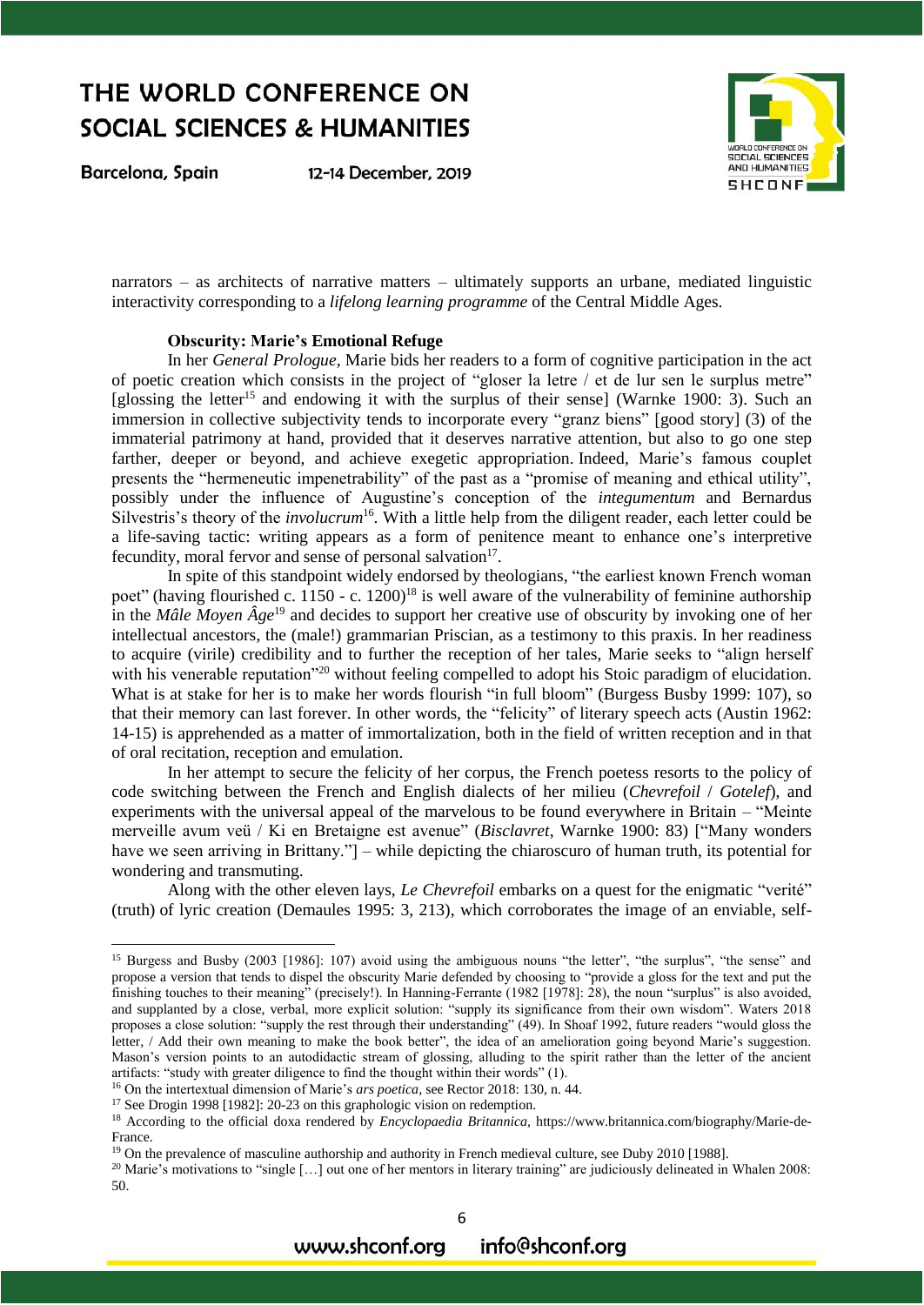Barcelona, Spain

12-14 December, 2019



assured medieval woman of letters ready to surmount the emotional rejection of her fellow writers, rather than become a *foolish virgin* and let her *lamp* go out (Matthew 25). Whether the ideal reader is God or just a spiritual sort of *bridegroom* granting her access to the eschatological feast before the door is shut, Marie would still take pains to invest her "science" and "eloquence" in the making of a "grevose oevre" [arduous work] to "mustrer" [display] (*Prologue*, Warnke 1900: 3) in a subdued light.

Throughout Marie's corpus, eroticism is approached in a particularly ambiguous way. Statistically, this interactional pattern – always heterosexually depicted – is more often presented as a matter of individual resourcefulness and dyadic motivation than as a virtuous / vicious form of emotional conduct. Feelings *per se* are prioritized over ethics, in such lays as *Guigemar*, *Milun* and *Yonec*, where adulterous attachment is depicted and reverberated in a more empathetic key than the desolate conformism associated with a noble marriage.

When feudal ties are focused on, however, they seem to imply a series of norms which are deemed more defendable than those of a romantic liaison; thus, in *The Lay of Equitan*, it is the clandestine couple formed by a king and his seneschal's wife that must be sacrificed to the emotionology of loyal vassalage, whereas in *Eliduc*, all dyadic norms for the experience and expression of human intimacy are overshadowed by the imperatives of disincarnated asceticism and saintly brotherhood.

Beyond the manifest discrepancies in the appreciation of societal versus sexual ties, each "adventure" in Marie's grasp, once it has been rhymed and confronted to (rather than molded in!) the affective standards of the Plantagenet reign, demands to be treated with the same faith, devotion and sense of dignity as "alkune bone estoire" [any good tale] (3) from the mainstream Latin corpora. The poetess sees herself as a champion of intercultural edification, fighting against unjust oblivion in the name of an inter-subjective, original, folkloric form of truth – "Les contes que jo sai verais, / dunt li Bretun unt fait les lais" [the tales I know to be true, on which the Bretons drew the matter of their lays] (*Guigemar*, Warnke 1900: 6) – that would reveal itself to generations to come as a mental universe "sutil de sens [subtle in its sense] and worthy of "remembrance" " (*Prologue*, 4).

In search for the best compromise between individual, dyadic and collective musts, all the lays attributed to Marie de France are concerned, at their deepest level, with narrative transportation (Gerrig 1993: 66-67). Whether she chooses the setting of an enclosed garden (as in *Milun*), of an alcove (*Yonec*), of a remote island (*Lanval*), of a forest (*Chievrefoil*) or of the very space between two windows (*Laüstic*), Marie typically constructs an otherworld where the rules of royal diplomacy and international policy are temporarily suspended, allowing for a blithe, surreal sense of freedom. Away from the dominant system of conjugal confinement, this amorous haven – elsewhere acknowledged by Georges Duby as an instance of "jeu courtois" (2010 [1988]: 76-80) – could be apprehended in modern exegesis as an "emotional refuge" tolerated by the official policy, following William M. Reddy's model. The return to the reference world typified by the society of Marie' lays – the lawabiding, feudal, heterocentristic, homosocial, conjugalist nobility of Britain – represents the homeward journey meant to complete every "trip" into the metamorphic possibilities afforded by the text.

As an "emotional régime" is characteristically supported by political leaders (Reddy 2001: 121) who are supposed to boost its "style of emotional management" via the expression of "normative emotions" through "official rituals" (129), it is only natural for Marie to try and attain the most accessible (to a poetess!) form of centrality at the Plantagenet court by pinching the chords of the trendsetters in her milieu. She artfully solicits "the most fundamental qualities of medieval literary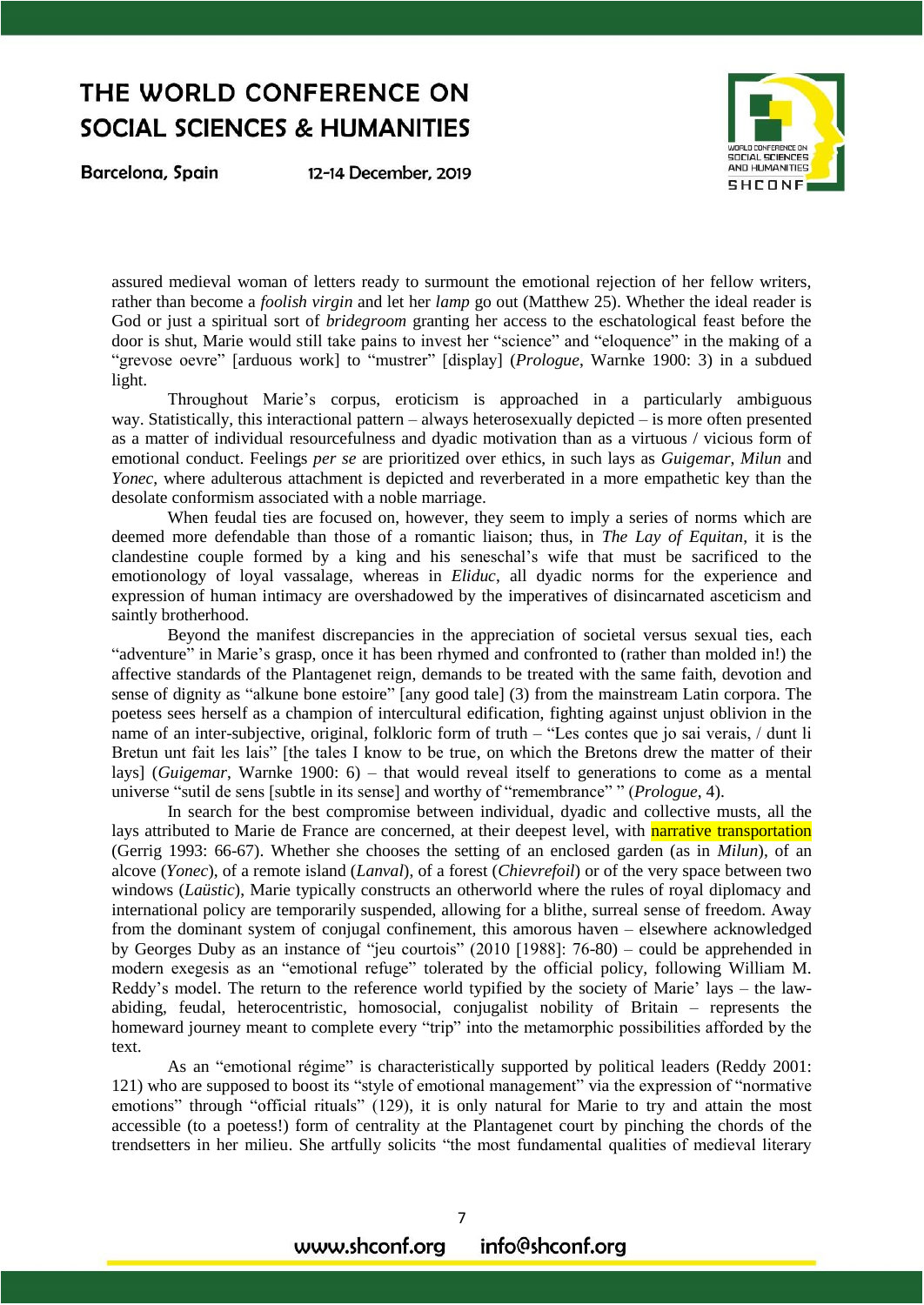Barcelona, Spain

1

12-14 December, 2019



invention […]: the acquisition of material from acquired knowledge […], and the capacity to organize it and communicate it to an audience" (Whalen 2008: 18).

In the *Chevrefoil*, poetry enkindles the "joie" of cultural transmission and courtly dialogue. Should the Lay's dedicatee be Henry II Plantagenet, as most scholars tend to consider<sup>21</sup>, his "love of hunting" and his espacades with Rosamund in a bucolic world for two (Aurell 2007: 374), as well as his promotion of "foreigners", of "new men" and "lesser folk" (Aurell 2007 [2002]: 61 *sq*.) would prove highly compatible with Tristan's voluptuous dominion over the woods and envied popularity at court, but also with the queen's role as an "alienator" (41). Henry's acceptance of the narrative trophy offered by the French poet would thus embrace a wide range of emotional motivations – including lenience toward incestuous bonds and intergenerational rivalry – belonging with the aural prestige of the ineffable.

However, "we do not know […] whether Marie's Henry was, as her earliest critics thought, Henry III (Mall, La Rue); Henry II, who reigned from 1154 to 1189 (more later); his son, Henry the Young King, who was crowned in 1173 but died in 1183 (Levi); or, as Roger Dragonetti maintains, no king at all." (Bloch 2003: 5). To honor all the candidates to the title of Maecenas, one could add Richard I, "the Lion-Hearted" (1189-1199) to the pedestal (Krueger 2008:26): her appreciation of a "*pruz*" [valiant] (*Prologue*, 4) champion of Christianity would thus shed a brighter light on a knight's merits and legendary potential.

Happily – for the historiography of the untold – "*vus, nobles reis*" [you, noble king] (4) resounds, over the ages, as the rhetoric mold fit for any deictic entity deserving such a title and disposing of a "*quer*" [heart] where good actions can be said to take root. As for this (relativistic!) understanding of goodness, it includes delight in listening to a woman – herself endowed with a vivid heart – and in bestowing some bliss on the sacrifice of her whitest nights (*Prologue*, Warnke 1900: 4).

Against this puzzling, interpersonal kind of purposiveness, it would be irrelevant to draw any "plain lessons" from Marie's art of making (royal!) sense of her Breton patrimony (as suggested in Reddy 2012: 203); her "*captatio benevolentiae*" playing with "*quer*", "*biens*", "*joie*", and Breton "*aventures*" remains distinct from the possible "mission" of such contemporaries as Béroul or Chrétien de Troyes (themselves hard to treat jointly in such a univocal, ideological key). Something even more "*sutil*" [subtle] than "a shadow religion of love" (200) is prepared for "cels [...] a venir" [those to come], in accord with the artist's pursuit of truthfulness and timeless "espandement" [blossoming] (*Prologue*, Warnke 1900: 3) – something more smiling, tricky and haunting.

#### **Tristan and Ysolt in the Woods: Emotion Work(s)**

In order to contemplate what Marie veils and what she unveils in the *Chevrefoil*, one must access the "emotional refuge" offered by the Virgilian, lenient utopia of *Omnia vincit amor et nos cedamus amori*, and follow its textual meanders.

The tale offers bilingual hints to the resourcefulness of passion, launched by two mythical heroes who adopt an affective agency powered by the morality of the lesser evil. This relativistic conformism supports innovation: while returning to their social matrix without the slightest sign of anger, frustration or revolt, the Cornwall lovers enrich the collective memory of humanity with an unforgettable chapter of romance.

Conceived at the image and resemblance of Marie de France, Tristan displays a leadership style founded on "scïence" and "eloquence" – in the field of linguistic expressibility and emotional perlocution (Searle 1969: 19 *sq*.) – that he exploits in the rehabilitation of his own reputation as a

<sup>21</sup> In the prestigious Pléiade collection which hosts our reference edition of the *Chevrefoil*, Henry II is considered "*sans doute*" the king beyond the Prologue's dedication (Demaules 1995: 1287).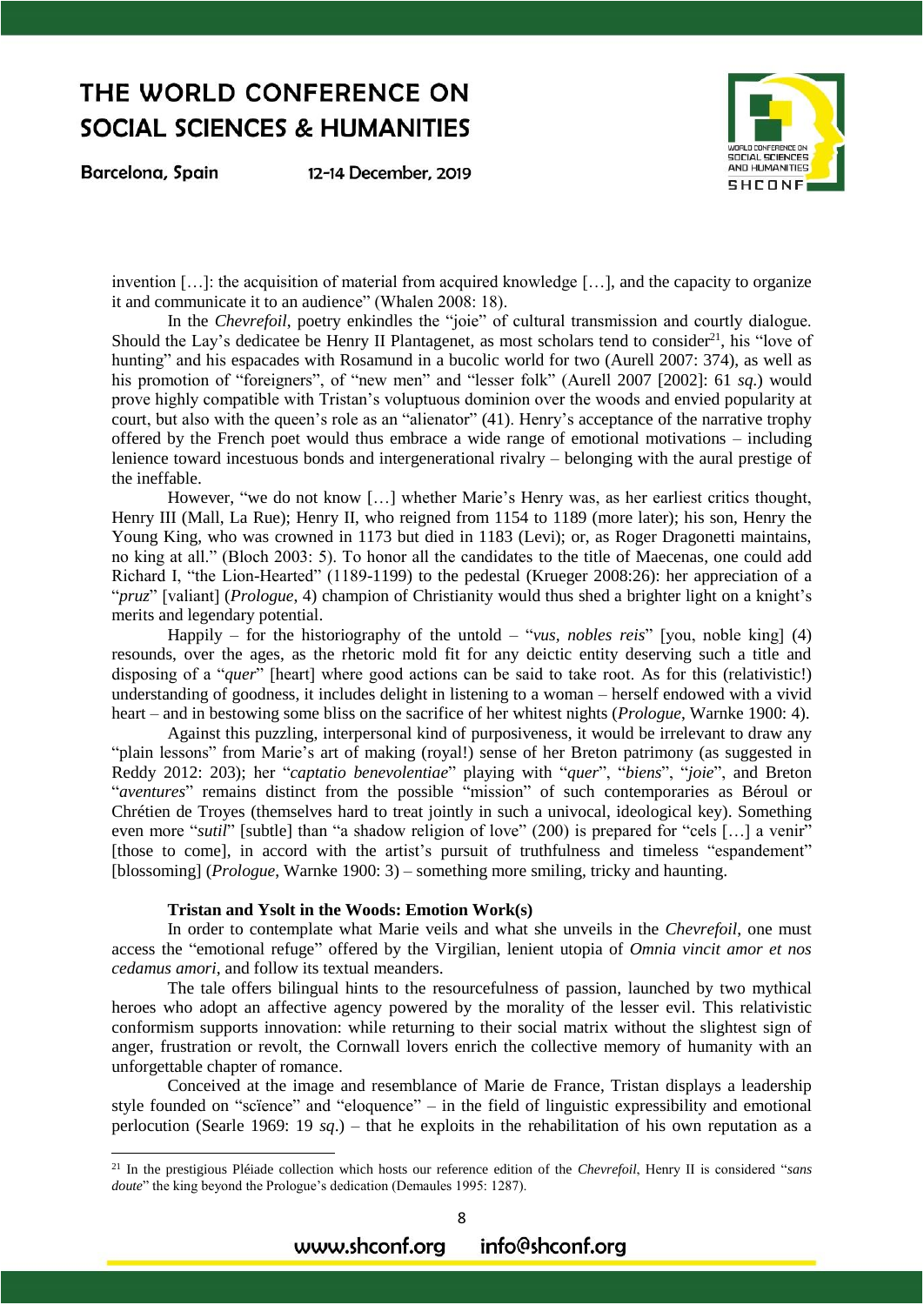Barcelona, Spain

**.** 

12-14 December, 2019



chivalric icon and in the resumption of the ties with his own, royal family. Deeply affected by the consequences of his clandestine condition, the exile manages to join the public sphere while preserving the highest amount of privacy and "emotional liberty" permitted by the "normative order for emotions" (Reddy 2001: 124) he has to observe as a sylvan lover.

In the *Chevrefoil*, love is neither blind nor deaf. However sad (as Tristan and Ysolt in vv. 103-104) or even suicidal (as Tristan in vv. 19-26) they may feel at times, Marie's protagonists never resort to the extreme gesture of pursuing their happiness in a far-away setting where they would start a new mode of being in the world. And yet, the phantasmal reality of the couple's escape is well illustrated and nonchalantly treated in the common version of the Tristanian legend: Béroul's love hermitage and Eilhart's public elopement provide two contemporary solutions to the disparaging stressor of social culpability; even in Thomas's "courtly" version, Ysolt leaves her king, throne and kingdom, only to win the honor of dying next to Tristan. By contrast, in the tentative, compensatory universe of the *Lay*, the Cornwall lovers do their utmost to avoid upsetting the balance of worlds and values and to preserve their sense of dignity by investing their personas of love-storytellers. The "*granz biens*" (*Prologue*, Warnke 1900: 3) of Tristan's act of lyric response to Ysolt's narrative demand is thus included in the repertoire of Breton folklore, along with the other refrains disseminating the matter exploited by Marie.

Happy to share their heartfelt closeness whenever they can, Tristan and Ysolt master the art of transcending their desire in accordance with the aesthetic and cognitive requirements of "*lur amur ki tant fu fine*" (vv. 8-10, 213), without abandoning themselves to the temptation of reaching the ultimate refuge of death. Such a patiently hedonistic illustration of "*amur*" is not attained in a magically determined manner; it undergoes what modern psychology would term "emotion work" (Hochschild 1979: 551). Indeed, the clandestine couple manage their affects – with a tendency to downplay the negative ones, such as fear, despair, bitterness, anger, revolt, shame, hatred – by adopting a series of "feeling rules" fit for the demanding setting of Cornwall's court, where they are faced with the objective impossibility of *living* happily ever after.

While Tristan strives to create opportunities to see Queen Ysolt in the utmost intimacy without compromising her, and to sing away his blues when he is far from her, she displays a more pragmatic agency, focusing on diplomatic solutions of long-term reconciliation between her paramour and her husband. However, the lovers espouse a common habitus favoring social responsibility and the compromise of love from afar (*amor de lonh*<sup>22</sup>): they both accept that there is a time to embrace and a time to refrain from embracing (Ecclesiastes 3:5).

Moreover, they found their daily abstinence on esthetic "deep acting": carving, composing lyrics and melodies, then singing them accompanied on a Breton harp, represent a successful duo's performance at the height of a moment of inner truth and transfiguration. A spoken, unspeakable experience is equally enjoyed by the lovers in the deep woods where they depart from their chosen paths in the name of a greater, broader emotional liberty.

#### **The** *Bastun* **and the** *Chevrefoil***: Breeding Emotional Literacy**

In spite of the saddening potential of Tristan's name and of the narrative tradition associated to the possible worlds of Tristania, Marie's hero is depicted as a happy survivor, both as a lover and as a writer. He must have the last word and will have it, just like the French poetess herself. For Matilda Tomaryn Bruckner, "the underlying optimism of Marie's *Chevrefoil* can include the lovers' death by stressing their final, inseparable union […] and by focusing our attention on what remains after death, the *lai* composed by Tristan and recorded in writing by Marie." (1993: n. 46, p. 233). Hopeful, upbeat

<sup>&</sup>lt;sup>22</sup> On the free exploitation of this topos by Marie, see Kinoshita & McCracken 2012: 55-56.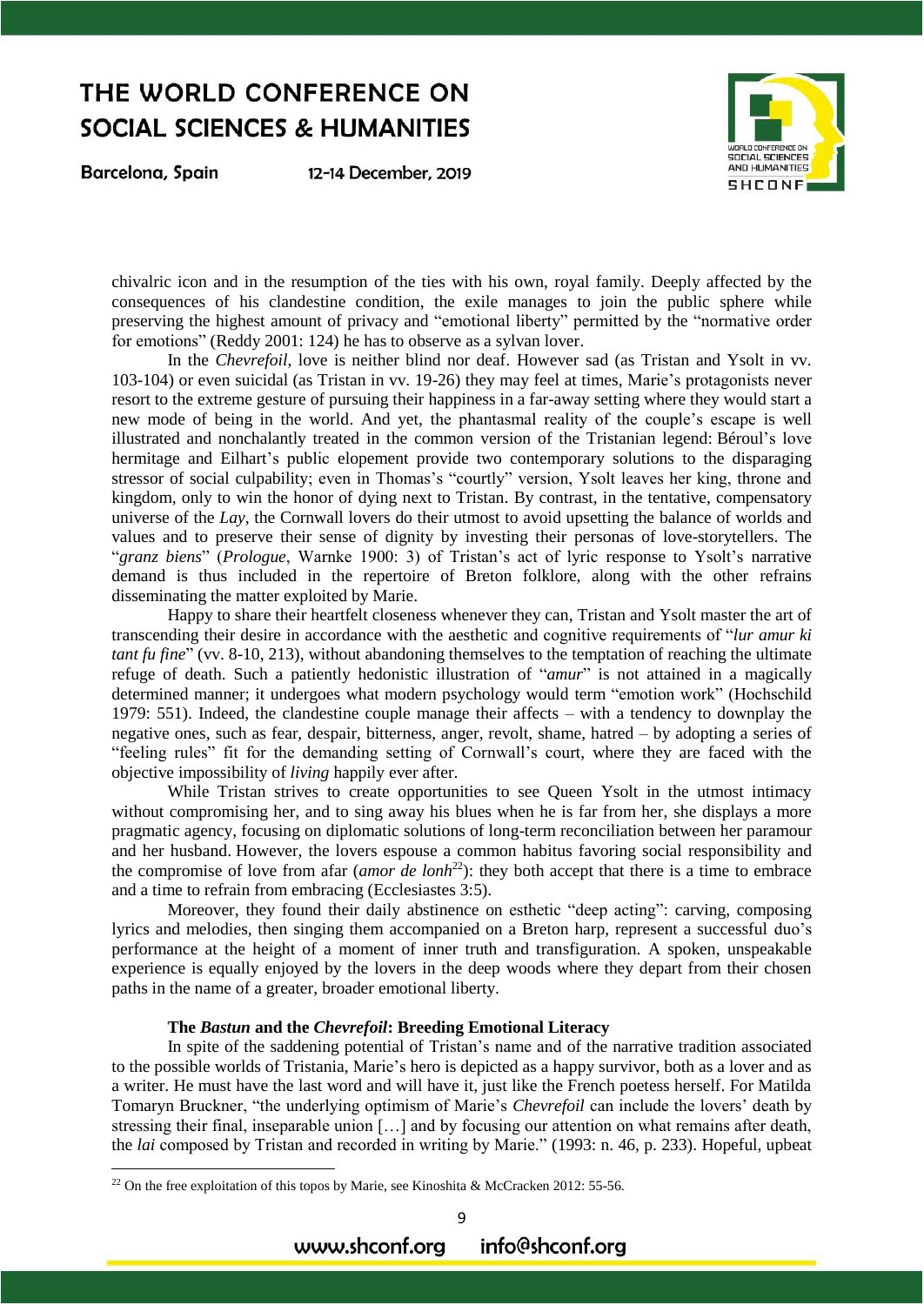Barcelona, Spain

1

12-14 December, 2019



emotions are, however, poorly or rather "enigmatically" rendered in this lay, requiring a cooperative effort on the part of the reader, who must make good use of the fuzzy, supposedly known context of the characters' literary lives (Rider, 2016: 58-68, esp. 65).

In the *Lay of the Honeysuckle*, the clandestine lover resorts to the disguise of a bifacial image: the symbiotic nexus formed by a hazel tree and a honeysuckle vine. Thus, the way he declines his gender identity, in this complementary dyad, is literally abstruse – to anyone but his beloved. In order to explore the possibilities implied by the mental and affective experience of identifying with Ysolt – via Tristan – with the help of Marie – readers have a few textual clues, but no unique, exclusive trajectory of signification: their faculty to prefer a viewpoint and to achieve mediated partiality is necessarily activated.

If a "*lector in fabula*" should prefer to take a religious path to Tristania, the paradigm of creation, as projected by the mythical drama of Adam and Eve / Lilith<sup>23</sup>, would corroborate the idea of man's (in)completion, and of the necessary quest for the Feminine Other. Tristan's phantasmatic activity around the ever-absent Ysolt, who revolves in the *Paradise Lost* of Tintagel, would then illustrate the « [Western topos which] marks Woman as the representation of [the] search of a nonexistent original wholeness » (Callahan 2001:10). Seen from this angle, Eden must crucially and permanently include the father figure of the King, in the light of a redeeming pardon springing from the lovers' oneiric eschatology.

To the reader wishing to take the mythic path to Tristania, the traditional pattern of the Poet and the Muse would offer four antique models supporting Ysolt's identification to the honeysuckle vine: Clio, muse of history; Erato, muse of love poetry; Euterpe, muse of music and lyric poetry; and Melpomene, muse of tragedy. In spite of Boethius's influence in driving muses away from the instance of consoling femininity<sup>24</sup>, a sense of the sacred persists in "courtly tradition, [where] the divine and erotic aspects of the female muse are collapsed together; the muse becomes an unattainable mistress whom the poet worships." (Parker 2015: 91). In Tristan's case, however, Ysolt does assume an embodied, attainable human presence, for the few hours spent in naked conversation with her worshipper, only to consolidate her status of an inspiring, perfumed flower of his – and our – imagination.

The literal path is even more interesting to follow: whether a simple *T*, an appellative such as *Tristran l'Amerus*, or a whole narrative program written in a secret alphabet (possibly the Celtic *ogam*) of his time<sup>25</sup>, Tristan's signature, as evoked in the poem  $-\alpha$  *De sun cutel escrit sun nun* » [He engraved his name with his dagger.] (Demaules 1995: v. 54, 214) – plays the role of "an emotional expression such as *I love you* [, which] does not merely describe an emotion; it usually activates and enhances the background activation level of that range of thought material that is the emotion." (Reddy 2012: 8). In this performative light, Tristan's engraving represents a speech act intelligible to a single person, like a modern password – the required competencies in Marie's world being the knowledge of the alphabet of signs and the mastery of the language of emotions. Thus, the message communicated to Ysolt and its mysterious implications would correspond to what William M. Reddy

<sup>24</sup> On Boethius's influence on French and Anglo-Norman literature, see Cropp 2012, 320 *sq*.

<sup>&</sup>lt;sup>23</sup> Folk narratives and formulaic charms throughout Europe popularize the scenario of the divine misconception of the first woman – who would be Lilith rather than Eve, a runaway rather than an exile, a whole rather than a half. Depicted as a free, first-hand, Godlike creature, she is said to reject phallocracy and initiate diabolic intercourse. This insolent first lady is known as early as 2000 BCE, thanks to the Sumerian epic Gilgamesh and the Huluppu Tree; she is frequently mentioned in Talmudic passages, and reputed to have developed a series of fecund relationships with serpentine companions at the seaside, after having deserted her human match, as well as Eden (according to the Zohar – see Biggs 2010: 188 sq).

<sup>&</sup>lt;sup>25</sup> Ogam was a common means of encrypting Celtic content, especially on hazel tree wood, which was reputed to play a (magic!) part in poetic inspiration. See Demaules 1995 : 1291 *sq*.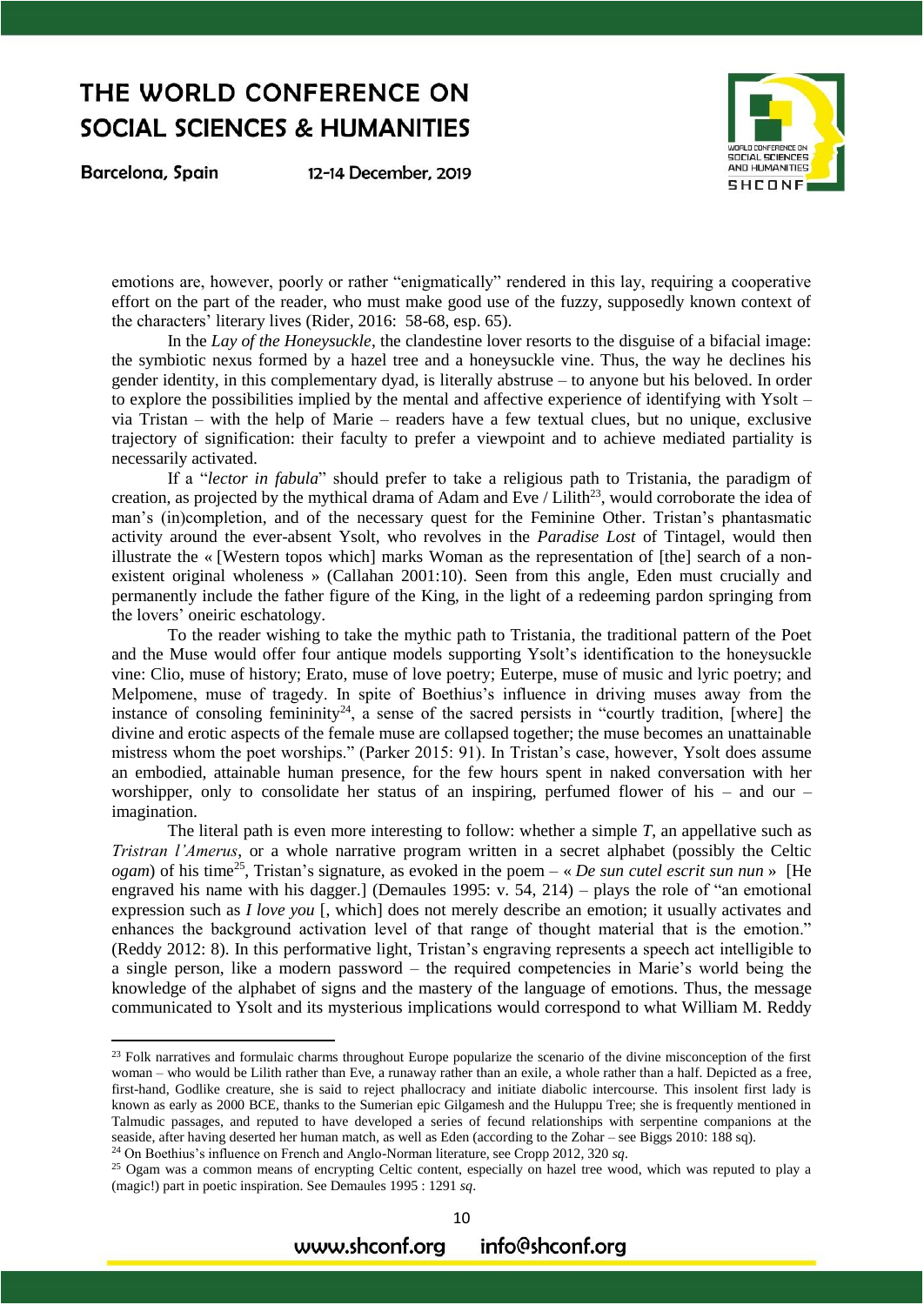Barcelona, Spain

12-14 December, 2019



called an "emotive": an "emotion statement […] in which the […] referent changes by virtue of the statement […], building, hiding, intensifying emotions." (1997: 331).

To imagine how the act of engraving might have been conceived in the twelfth century, the modern reader must consider the very stick which serves as a parchment to the cryptic inscription. Tristan's gendered identifier circumscribes two phallic signifiers: a dagger and a hazel branch. It is the masculine inscription of "*Tristur*" [sadness] by wood carving with a blade, but also the suggestion of a symbiosis with the feminine, as alluded to by the honeysuckle vine, that create two kinds of sap (the signifier & the signified) running through the vegetal bodies drawn away from their biosphere, as if to materialize and surpass the imminence of an intimately desirable death. The knight must slay a vegetal body and split it in two<sup>26</sup> in order to materialize his loving self – as a graphic prelude to the excruciating scriptorium of the tomb.

On the queen's side, the reception of Tristan's arboreal scepter is a matter of deduction, amplification and emotional contagion, whose meaning comes fully to light when she has identified the support of the mysterious message: "*De sun ami bien conustra / Le bastun quant el le verra*." [She will recognize Tristan's stick as soon as she has seen it.] (vv. 59-60, 214.), the translation of "amistié" into the language of *natura naturata* being the key to the reappraisal of their past, and to its displacement from general history. "*L'escrit*" [the engraved message] can be considered as a speech act configuring the "sume" [the assessment] of a whole era of lovelorn wandering: "*Ceo fu la sume de l'escrit / Qui fu el baston que j'é dit : / Que lunges ot ilec esté / E atendu e surjurné, / Pur espïer e pur saver / Coment il la peüst veer, / Ke ne pot nient vivre sanz li*." [This was the sum of the engraved message / Which was on the stick I told you about: / That he had lingered long / And waited and lurked there / To spy and find out / How he might see her, / For he could not live without her at all] (vv. 61-67, 214). The prerogative of claiming an exclusive relevance to the other empowers the exiled lover, in spite of the declaration of disempowerment conveyed by the global image of his misery. With Marie, a man is a man if he asserts his manliness as an unbearable, womanless condition – and a woman is a woman if she can read between the lines, and see the branch in spite of the forest, the evergreen love beyond the injured tree.

Traditionally, wooden gender markers are omnipresent in *Tristania*, especially in the romance of Marie's French confrère, Béroul. Along with "baston<sup>27</sup> / bastun" (v. 1160), tags for this phallic device include « puiot » (stick, staff: vv. 1232, 1251 vv. 3303, 3607, 3650, 3792, 3928, 3935), « potence » (crutch: v. 1255 vs. v. 1368) and « vert jarri » (rod: v. 1260). They are illustrative of the violence of male desire, being used as weapons by the lepers, in their attempt to defend the (universal!) right to punitive, collective, vehement sex.

In Marie's *Chevrefoil* and in the *Folie Tristan de Berne* (vv. 188-9), it is this moral stigma that is reinvested by Tristan with positive, verdant emotivity. Indeed, fresh wood conveys an erotic signal reactivating the semiotic potentialities of hollow stem in contemporary romance, especially in its "senefianche" of social ascension to the lady's tower. Thus, the feminine character of the story attributed to *Berox* in *Le Roman des sept sages de Rome* finds a univocal, unlettered means of suggesting a line of athletic action to her wooing knight by launching a carved stalk out of her chamber's window (Foehr-Janssens (ed.) 2017: vv. 4321-4330, 350).

Beyond the déjà-vu imagery of arboreal sentimentality, Marie's Tristan builds on the singular suggestiveness of the honeysuckle, which is quite a hapax in contemporary literature. In his poetic temerity, the lover formulates a botany of passion of his own, and lays the foundations of a new

**.** 

<sup>&</sup>lt;sup>26</sup> "Une codre trencha par mi, / Tute quarreie la fendi" [He cut in two a branch from a hazel-tree, and carved it in a perfectly square shape] (Demaules 1995: vv. 51-52, 214).

<sup>27</sup> *Cf*. *Folie Tristan de Berne*, v. 470.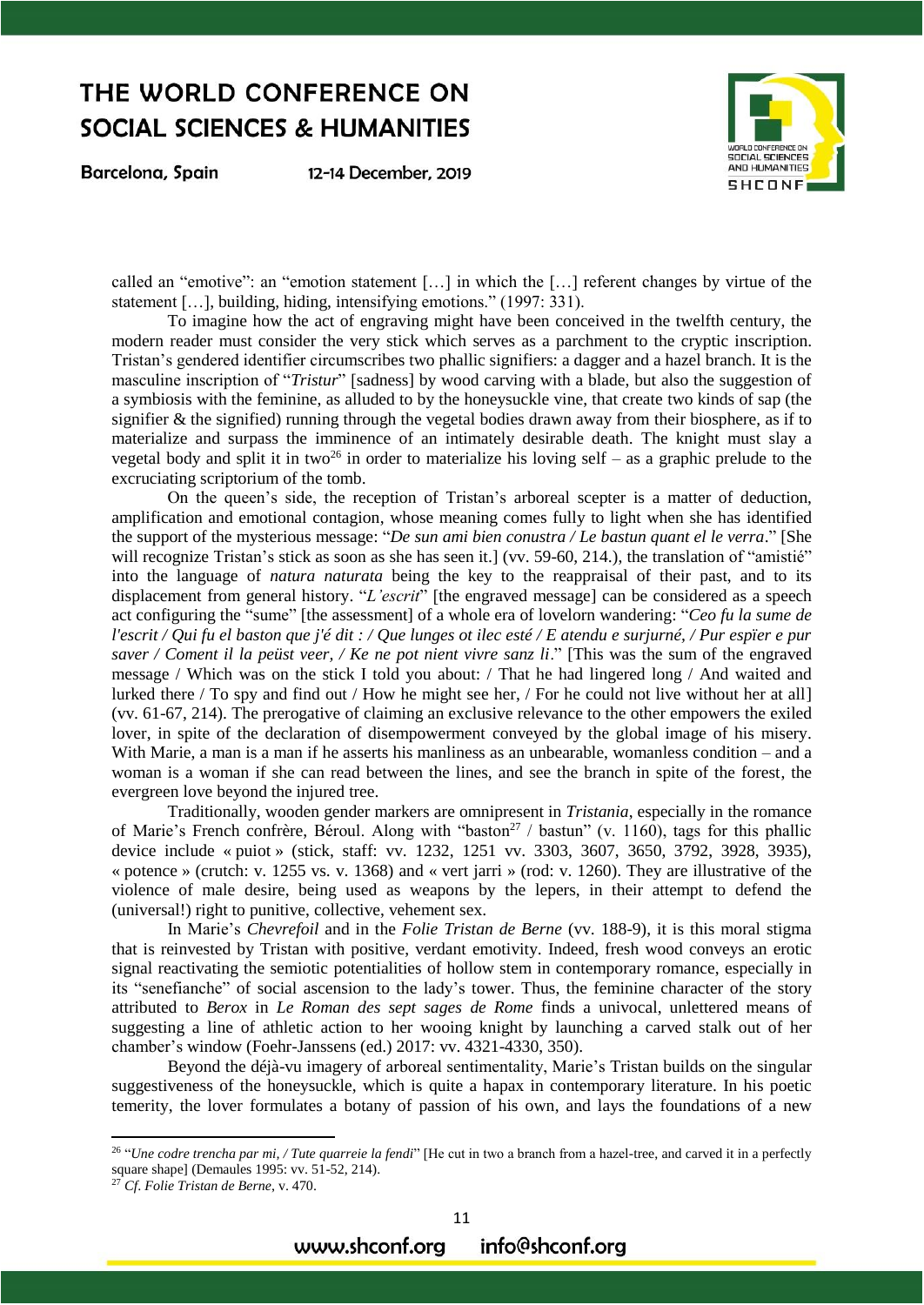Barcelona, Spain

12-14 December, 2019



folkloric episteme: "*D'euls deus fu il tut autresi / Cume del chevrefoil esteit / Ki a la codre se perneit: / Quant il s'i est laciez e pris / E tut entur le fust s'est mis, / Ensemble poënt bien durer; / Mes ki puis les voelt desevrer, / Li codres muert hastivement / E li chevrefoilz ensement*." [It was with them just like it was with the honeysuckle and the hazel tree to which it clang: / Once it has embraced it, clung to it, / And set itself all around the trunk, / They could well last together; / But should one try to split them apart, / The hazel would die hastily, / And the honeysuckle likewise.] (vv. 68-76, 214-215). In this dyadic logic projected by Marie, being the one implies moving the other, for the sake of a love life in which reciprocity is the key to "*durer*" [lasting]. The intuitive connectedness of a (transfigured!) natural setting can translate into human affinity and mutual choice. To count on the other is the only way to become durably oneself – as seem to suggest the two vegetal bodies bathing in their coalescing halo. By declining his identity in this symbiotic form, Tristan initiates a perlocutionary act (Austin 1962: 101) with a deep emotional charge: he hopes to "move" the queen to the point of determining her to leave her retinue, grasp the carved meaning, leave the written twig, hide the pleasant surprise and follow her heart to the encrypted destination.

As she accepts the sentimental profile ascribed by her lover – that of a believer in the vivifying power of togetherness – the queen performs her part in the perlocution script. In keeping with her social solidness and political durability, she becomes the verdant trunk of this relationship, and achieves the predicted verticality that suits her life-boosting predilection.

The modern reader would invoke light as the indispensable ingredient to make this greening association work, in line with the universal, trans-historic phenomenon of photosynthesis. Twelfthcentury thinkers of mystical orientation, such as Hildegard of Bingen, visualize this form of causality in the shape of divine "*viriditas*", attributing the principle of yearly resurgence to the Living Light (King-Lenzmeier 2001: 71). Marie's "photosynthetic" representation centers on the imagery of Pentecost, seen as the feast of fiery revelation and the ritual celebration of the power of language to change the world. In accord with this background of spiritual illumination, the "felicity" of Tristan's emotive act leads to an enlightening sense of mutual comprehension and synergetic burgeoning.

#### **Tears of "Joie": Depressive Realism and Happy Resilience**

From *dolur* to *joie* via l'*escrit*, there is a change in the reference of Tristan's name and in the valence of its impact as an emotor. At the beginning of the narrative, "*Tristram est dolent e pensis / Pur ceo s'esmut de sun païs*. [Tristan was sad and thoughtful, therefore he left his country] (Demaules 1995: vv. 25-6, 213.). At the end of the story, "*la joie*" turns Tristan into a carver of medieval resilience. In his navigation between his home and the Queen's life space, he has secured a harbor where cultural memory and individual rejuvenation can thrive, via self-control and creative performance.

To overcome a predestined form of sadness is a matter of deep emotional healing, mediated by one's true love. If Tristan's happiness rests on the accomplishment of self-surpassing acts, Ysolt's relative contentment – with herself, with her paramour and with their common *art de vivre* – depends on Mark's acceptance to tolerate a rival's presence, and thus reintegrate an incestuous, gloomy outcast into the royal family. The refugee must become a central figure of the emotional régime of Tintagel, a vassal in his own right, a noble nephew to be crowned one day. This way of adjusting the amplitude of a clandestine "*amur*" to the official model of courtly bonding is presented as an "*acordement*" most beneficial to both parties; in spite of the "*deduit*" Mark is said to cultivate at court with his entourage, he is expected to feel freer and gladder to express his affection for Tristan, as the "*ire*" he had shown him was merely a consequence of his barons' legitimate and inescapable authority over him (Demaules 98-101: 215). The feudal constraint is thus presented as the nexus of a moral and political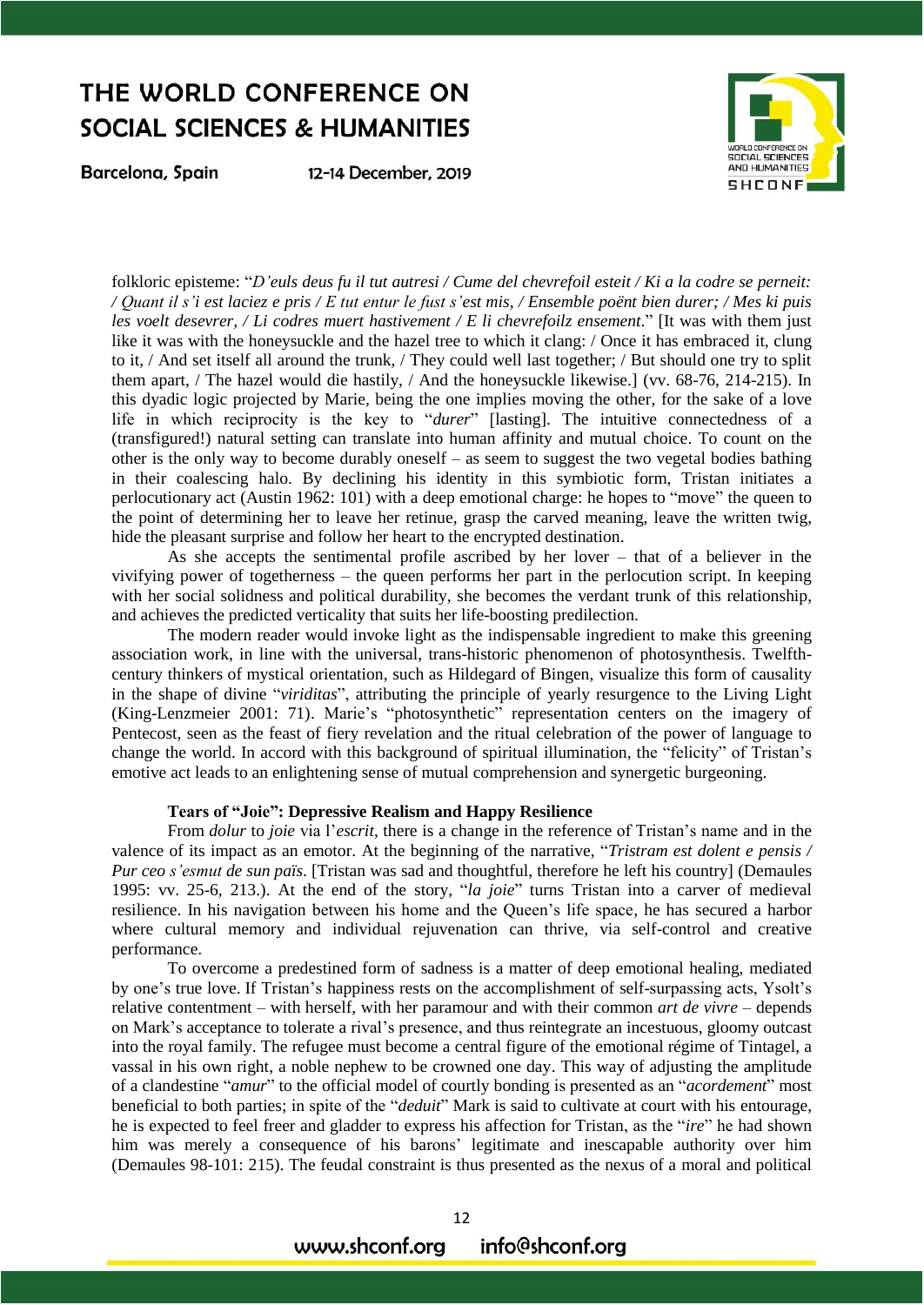Barcelona, Spain

**.** 

12-14 December, 2019



weight on a king's heart, an emotional blockage of opaque semblance, and Tristan has no choice but to trust he is not forgotten, unloved or hated by his uncle. Ysolt's performativity as a peace-maker owes its felicity to her genuine feelings for the men in her life and to her ability to find excuses for the one in front of the other, in order to facilitate their empathetic understanding: in her evergreen biosphere, a tie cannot be broken by a liaison – the sap must keep flowing.

As reminded at the beginning of the lay and suggested by the central icon of the lay, the trio's lifestyle deploys its domestic, intercultural stratagems in the wider context of a "fine" tragedy yet to come. Before their legendary death day, the two lovers can spend their time exploring the best means to steer a path between a private emotionology and its public anti-emotionology, between the *finest love* in their reach and the best foreign policy in their power, between their dyadic scriptosphere and Mark's private audiosphere. In the end, "*les lettres*" [the message] confirm their proficiency in terms of amorous literacy, but also of factitive sway: "*sis uncles le manda*" [his uncle summoned him back]. The engraved "*baston*" is the interface between worlds, the open sesame permitting the circulation of emotional agents and affective currents.

It is impossible to tell, however, what did happen in the obscure scene of the woods. The ambiguous experience of Ysolt's "*trespasser*" [passing-by] is simply described as a hope coming true, in the triple light of pleasure, bliss, and cheerful intimacy: "*Entrë eus meinent joie mut grant. / A li parlat tut a leisir, / E ele li dit sun pleisir*" [Together they share great joy. He spoke to her at leisure, and she told him whatever pleased her] (vv. 44-46 and 94-96, 215). As this "joie" (v. 107, 215) becomes a lay, it awakens what Anne Callahan has called "the voice of pleasure": "Through the composition of songs of love, the troubadours achieve that state of ecstasy called *joi*, or as Guillaume IX has it, the « moving out of oneself ». For the male artist, the voice's pleasure is derived from the search itself, from composing." (Callahan 2001:10). Following this verbal, codified ethos, "*joi*" could be attributed to Tristan as a singer of "*amor de lonh*", although he does not adopt the "troubadours's erotics" (Nelly 1963: 134, 242) *per se*, with its abstinent imperatives and its linguistic displacement of desire.

Emerging from a woodsman's semiology, the Tristanian formula of emotive expressibility through art reads as a meta-emotional, solitary frame of experience, rather than an inter-emotional process. Thus, if it is legitimate to say that Tristan can project a literary avatar of Ysolt meant to replenish the void of absence<sup>28</sup>, his constant seclusion would suggest that, in a sense, "there is no couple. There is only the feminized male and his idealization of an imaginary Other." (Callahan 2001: 3-4). In a (transcendent) way, the *Chevrefoil* is about a lover's progress from a self-limited form of solitude to a gratifying one that is blessed, ratified and enlarged by the other.

And yet, despite the narrative boundaries of the Tristanian matter – projecting the pair's synchronous death – the enactment of identification and idealization does not lead to artistic (and autistic) self-referentiality. Essentially, the legendary lovers of Cornwall manage to act like a synchronic, tightly connected tandem: "*Bele amie, si est de nus: / Ni vuz sanz mei, ni jeo sanz vus*" [My fair friend, this is how it goes between us: neither you without me, nor I without you.] (vv. 77-78, 215). This interdependence is even accepted as a kind of "natural" fatality, but also as a human sentence to love. Psychologists of our day would call this attitude "depressive realism" (Alloy-Abramson 1979: 441-485), as neither of the protagonists believes in his / her chance to escape what

<sup>&</sup>lt;sup>28</sup> "The man in love, and who speaks or writes it, is not homosexual, nor is he in the masculine position; one writes desire from the position of the feminized male. In spite of the male writer's feminization, the absent Other in narratives of desire is represented as a woman. This representation – structurally a double femininity – creates the illusion of a heterosexual couple." (Callahan 2001: 4). The author quotes Barthes's contention that "*un homme n'est pas féminisé parce qu'il est inverti, mais parce qu'il est amoureux*".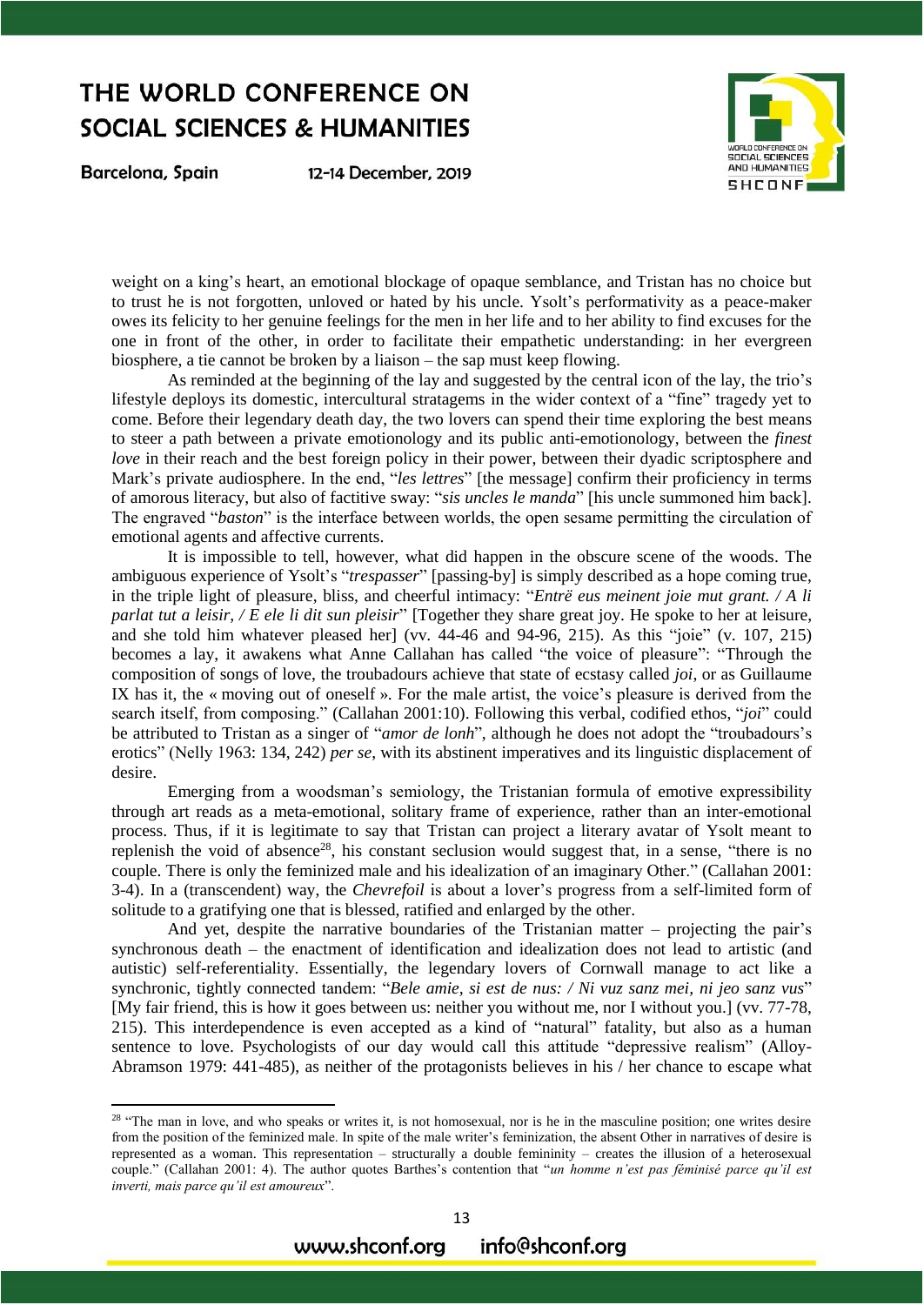Barcelona, Spain

1

12-14 December, 2019



appears as a toxic relationship: each of them is sure to be trapped for ever, and ready to experience "*meinte dolur*" at every separation, while walking unabatedly towards untimely death. As the actual parasitism behind the symbiotic imagery suggests, there is a pathological background underneath the literary concatenation of the Lay.

When it comes to Tristan's likelihood to achieve lasting autonomy, twelfth-century versions of the legend diverge. Thomas of Britain's character does hope and grope for a way out, by marrying an attainable, attractive Ysolt and by struggling to complete a healthy, moral consummation. Béroul's hero abducts his *Dame* instead of leaving her to the lepers' lust, as the official emotional régime would have it. In Marie's world, however, no such "emotional hijacking" (Goleman 1996 [1995]: 13- 14) is attempted: as Tristan knows the queen must stand by her king, he never tries to cast a shade on her commitment to Mark or to commit himself elsewhere; incapable of jealousy, he accepts to be the one who leaves, is left, or both. And yet the exiled lover trusts that his beloved would be looking forward to seeing him, and would be reading every sign of his presence to the world. It is this semiological open-mindedness that stands at the core of Marie's reenactment of the Tristan complex.

Hereafter, in spite of the monadic, oneiric appearance of Tristan's creation, **there is** a couple Tristan-Ysolt in the *Lay of the Honeysuckle*, and even a family, a "*mesnie*", a court to keep together under the sign of Pentecost, by weaving a supple language with anyone and everyone. Above all, Tristan's identity as an *emotion worker* and Ysolt's as a team-mate are communitarian in nature: the two lovers choose to behave like responsible social agents, who never give up their social duties and their sense of belonging. They simply accept to enjoy to the fullest the sole tropisms they can afford in a life of steadiness and stability $^{29}$ .

In the face of eternity, the lover's calligraphy bids Marie's readers to a medieval "navigation of feeling" (Reddy 2001) sensitive to the conjugated pragmatics of passing and immortalization, as a personalized version of the ancient "carpe diem" and "memento mori" is simultaneously provided. Tristan wants to be remembered as a man who knows the (fictive) antidote of *Tristur*: whatever Nature or Culture may teach, the honeysuckle alone can keep the hazel tree alive, erect and deeprooted. And the other way round.

After all, being the best version of oneself in a "fine" medieval couple implies being able to fecundate the other in the only socially tolerated way: a harper's / a queen's. By *translating* the happiness of a single legendary couple into a collectively readable, singable *lay*, a transition from the unique to the eternally iterative is achieved. As the branch is not the tree, the vine budding around it is only a figment of imagination. What is perpetuated is a compensatory kind of chaste, godlike « *viriditas* » 30 , and the most felicitous emotive two lovers can share with the word: an invitation to undying loyalty and leafy relativism.

Thus, Marie's understanding of the mythical love icon turns the Tristan emotor into a trigger of creativity, ambiguity and happy nostalgia. In the context of the mainstream *translatio studii* conceiving Northern counterparts for the lyrical forms of Provençal poetry, the French poetess living

 $29$  Which is not exactly "a shadow religion of love", as William M. Reddy argued for Marie's Lays. If the two protagonists of the *Chevrefoil* are on their way to become martyrs of love, as everywhere in *Tristania*, they are presented as saints without a God, without a sense of religious transcendence, without the shade of a guardian angel. Apart from Brangien's protection, they never surpass their condition as unguarded, unblessed, unredeemed creatures who can only manage to project a possible audience for their love story – fostered by Marie herself in an ambiguous defense of the lesser evil working for good.

<sup>&</sup>lt;sup>30</sup> At the same epoch where Ysolt discovered, thanks to Tristan, the language of green saps, "Hildegard believed that the earth's canopy of green grass was proof of God's creative energy, or *viriditas*, at work in the material world of creation. In the same way, she taught, within the world of the cloister, the virgins' long flowing hair was the external manifestation of their virtues, their work through *viriditas* to render God present to the material world.", Ritchey 2014: 56.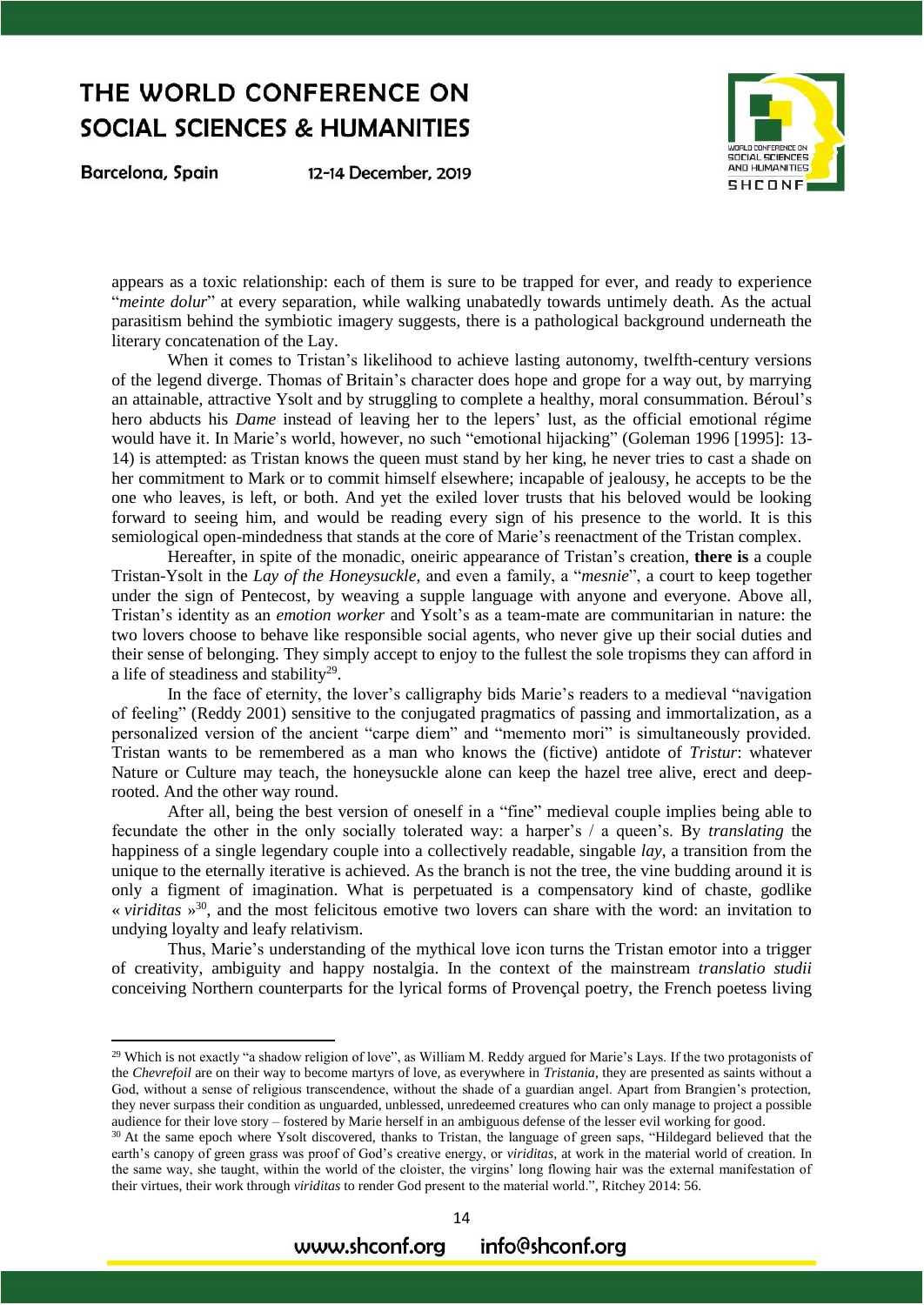**Barcelona, Spain** 

12-14 December, 2019



at the English court<sup>31</sup> furthers a multicultural model of affective literacy. The lovers' ability to create a common affective alphabet playing on gendered identity tokens is reminiscent of the praxis of the *senhal*, the proper way to conclude a *tornada* and seal it with a mystery. The troubadour-knight and his Dompna form an overlapping dyad where the masculine name could look, if properly figured, as a surname for the feminine agent. *Tristur*, *Tristan* or *Tantris*, abbreviated in an ingenious manner, would minimally require a circle and an initial resembling a cross, alluding to a queen's crown, to a knight's rising sword, but also to a higher kind of coronation.

Whether the lasting union between two living (loving) beings is syntactically rendered by the superposition, concatenation or juxtaposition of signs, whether they belong to Latin, French, Saxon or ogamic grammar, one thing is unquestionable: both speak the selfsame idiom and invest the selfsame view on how the basic emotion of "*amur*" should be refined in order to suit their *status quo* and remain "*tant fine*".

Unlike the stylized, conventional relational paradigm projected by the Provençal *canso*, in which there is enough room for deictic shifters<sup>32</sup>, Tristan and Ysolt's formula is an invariable one, mutually binding and (inter-)personalized. The vegetal knot crystallizes the reciprocally desired radicalization of this particular instance of affective dependency which integrates and transcends those of Adam and Lilith / Eve, of the Muses and the poet, of the Dompna and the troubadour.

In Marie's *Chevrefoil*, inseparability is seen as the most picturesque way to achieve oneness, although it is, mathematically speaking, a matter of double halfness rather than the state of two entities coming together. Untempted by the concurrent ethos of the *Dame sans merci* expanding in the Midi, Tristan's Lady endorses the metaphor of the incomplete self exhaling the perfume of necessity.

In its metadiegetic play on light and sight, the honeysuckle remains an invisible ink ready to reveal itself to the ardor of the emotionally literate. This unique act of emotion exhales, open-endedly, a couple's desire to embrace love and mortality, to further social survival, to soothe the unhappy rival, and to enjoy "joie" while it lasts.

#### **Tristan and Ysolt's Scriptosphere**

- **Emotives :** 
	- o **Reference Acts – A "Natural" Symbiosis of Heterosexual Relevance**
	- o **(In)voluntary Action: Blurring Gender Identity Semiotics; Suggesting a Toxic Bond**
	- o **Self-Assertion as Other-Orientation: Tristan's Name as Love Message to Ysolt**
	- o **Focus : Relational Intent as well as Content Relevance**

**The Emotionology of Mutual Addiction and Fatal Reliability**

- **Basic Emotions: Desire, Longing, Joy, Oneness, Reciprocity, Radical Sense of Loyalty, Depressive Realism,**
- **Feeling and Expression Rules: Sublimation and Indirectness, the Systematic Preference of the Lesser Evil**
- **Emotional Refuge: A Counterfactual World**

1

<sup>31</sup> On Marie's broader conception of "*translatio studii*", see Waters 2018: 12.

<sup>32</sup> « *La dame n'est pas davantage l'objet du discours que le je n'en est le sujet; ni plus ni moins que sur le plan syntaxique. La chanson intègre la dame, celle-ci en est une composante formelle et sémantique à un niveau élémentaire* [*…*]*, non vraiment thématique.* », Zumthor 1972: 218.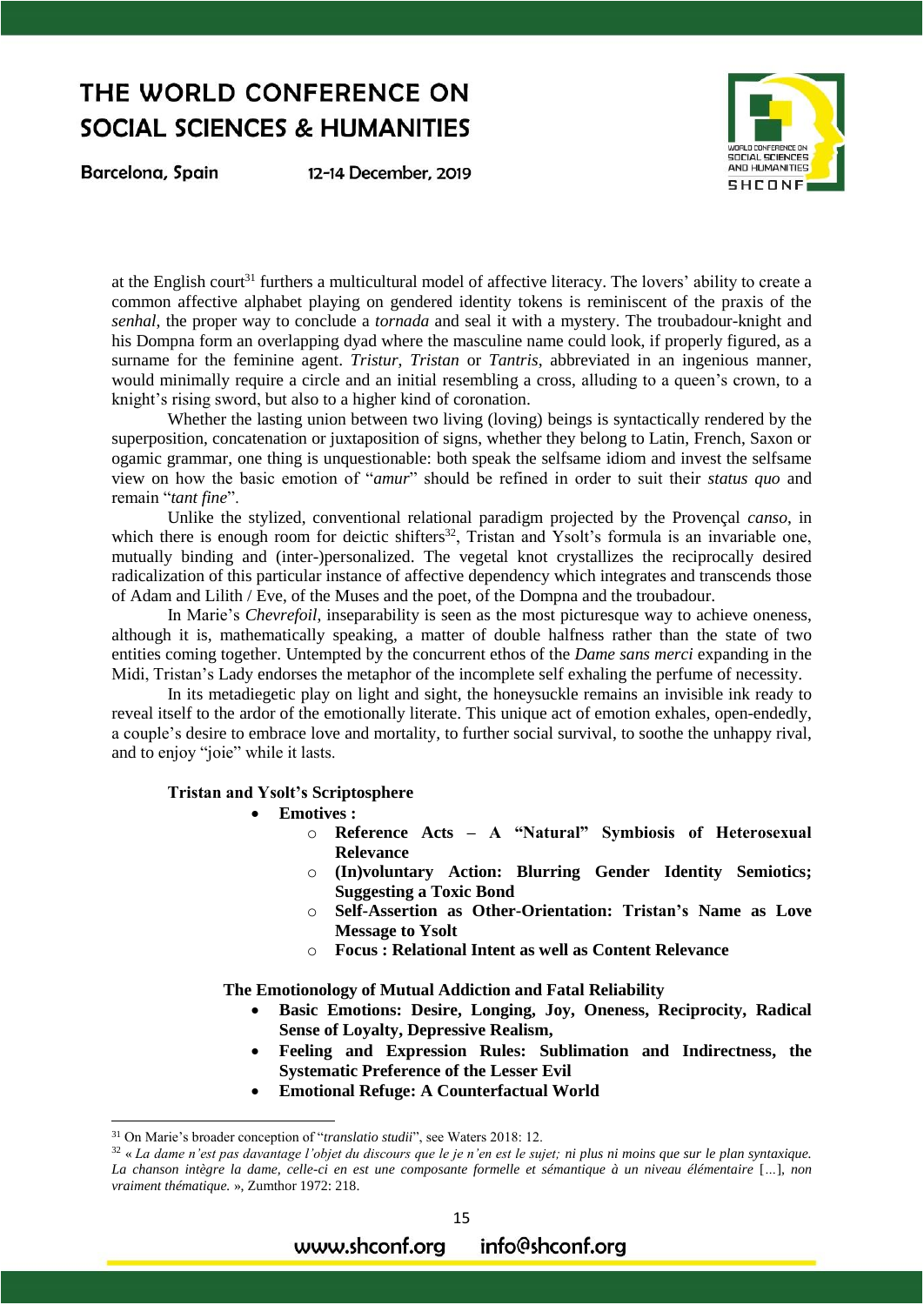Barcelona, Spain

12-14 December, 2019



- o **Clandestine Relationship Acknowledged as an "***Amur Tant Fine***"**
- o **Folklore of Noble Authorship: the I Becoming a Lay, the Sin Becoming a Poetic Topos**
- o **Emotion Work: Transfiguring a Royal "Trespasser"; Relativizing Official Ethics**

#### **Mark's Audiosphere**

#### **Anti-Emotionology**

- **Basic Emotions: Fear of Treason, Passive Passion, Frustration with Political Conformism**
- **Feeling and Expression Rules: Meeting the Crown's Interests – Autosuggestion and Display of Righteousness, Hiding One's Distress**
- **Emotives:**
	- o **Involuntary Action : Exiling Tristan**
	- o **Undergoing the** *Aural* **Manipulation by the Barons and by the Queen**
- **Emotional Régime**
	- o **Joy and Courtliness for All**
	- o **Apparent Conformism for the King**
	- o **Relative Freedom for the Queen**
	- o **Simulation of Impartiality ; Punishment Inflicted to the Dishonored Vassal**
	- o **Emotion Work: Postponing the Desired, Undeserved Conciliation; Subliminal Encouragement of Individual Stances, Acceptance of Incestuous Sharing.**

#### **References**

#### **Primary Sources**

Béroul, Tristan et Yseut, ed. and transl. Poirion, Daniel (1995), in *Tristan et Yseut. Les Premières versions européennes*, dir. Marchello-Nizia, Christiane, Paris: Gallimard, "Bibliothèque de la Pléiade", 3-121.

Die *Lais der Marie de France*, éd. Warnke, Karl (1900), Halle: Max Niemeyer (Bibliotheca Normannica).

*Lays of Marie de France and Other French Legends*, transl. by Mason, Eugene (1911), London: Dent.

*Le Roman des sept sages de Rome* (2017), ed. by Speer, Mary B. & Foehr-Janssens, Yasmina, Paris: Honoré Champion.

Marie de France, *Le Lai du Chèvrefeuille*, ed. and transl. by Demaules, Mireille (1995), in *Tristan et Yseut. Les Premières versions européennes*, ed. cit., 213-216.

*The Lais of Marie de France*, transl. by Burgess, Glyn S. and Busby, Keith (2003 [1986]), London: Penguin Books.

*The Lais of Marie de France*, transl. by Hanning, Robert and Ferrante, Joan (1982 [1978]), Durham, North Carolina: The Labyrinth Press.

*The Lais of Marie de France*, verse transl. by Shoaf, Judith (1991-1996), University of Florida, The College of Liberal Arts and Sciences Portal, [https://people.clas.ufl.edu/jshoaf/marie\\_lais/.](https://people.clas.ufl.edu/jshoaf/marie_lais/)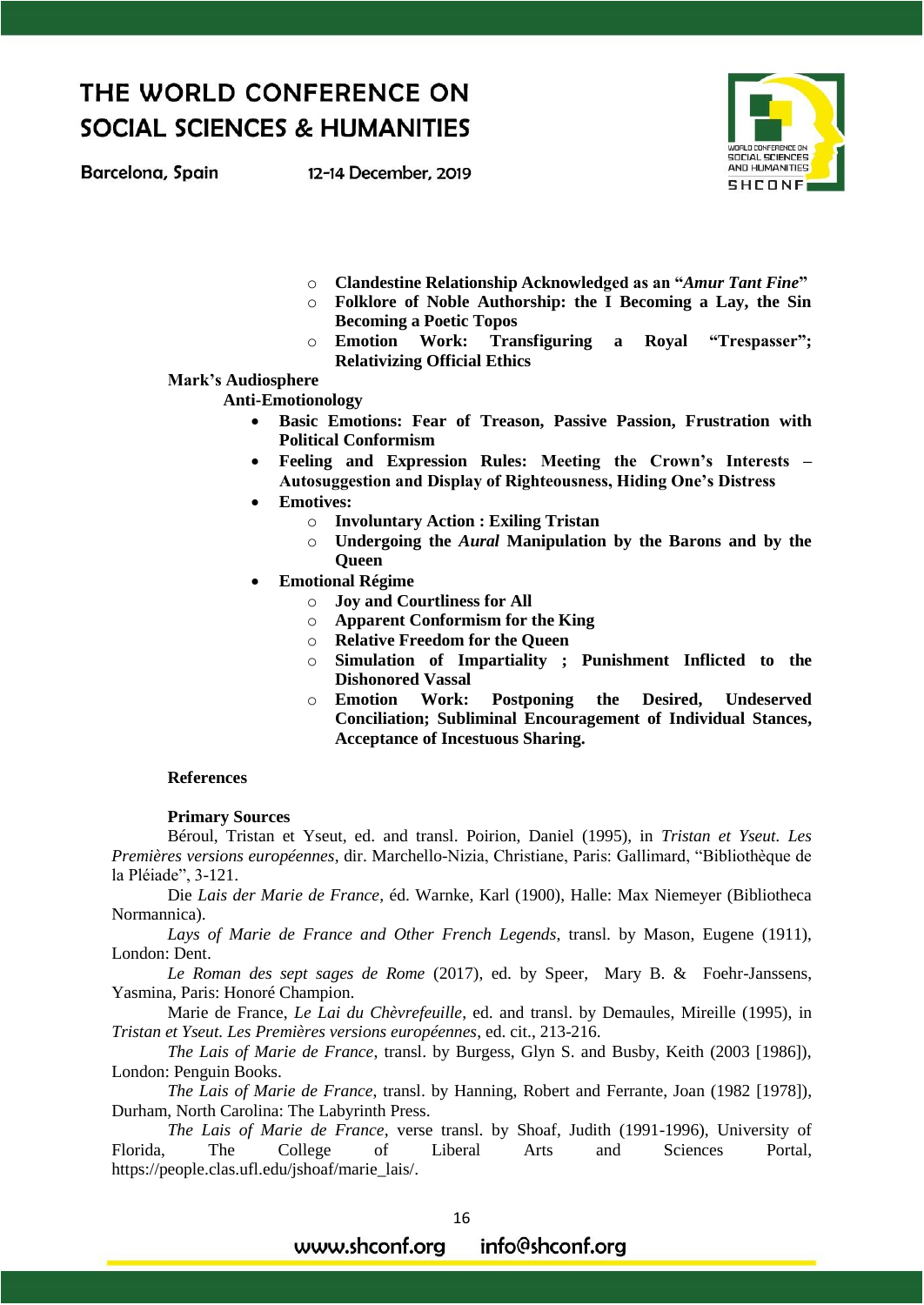Barcelona, Spain

12-14 December, 2019



Thomas, *Tristan et Yseut*, ed. and transl. Marchello-Nizia, Christiane (1995), in *Tristan et Yseut. Les Premières versions européennes*, ed. cit., 129-212.

#### **Secondary Sources**

Alloy, Lauren B. and Abramson, Lyn (1979), "Judgment of Contingency in Depressed and Nondepressed Students: Sadder but Wiser?", *Journal of Experimental Psychology: General*, 108(4), 441–485.

Aurell, Martin (2007), "Henry II and Arthurian Legend", in *Henry II: New Interpretations*, eds. Christopher Harper-Bill and Nicholas Vincent, Woodbridge: Boydell & Brewer, 362-394.

Aurell, Martin (2007 [2002]), *The Plantagenet Empire (1154-1224)*, transl. David Crouch, London: Pearson-Longman.

Baker, Derek (1993 [1966]), *Introduction to England in the Early Middle Ages*, ed. Derek Baker, Dallas, Texas: Academia, 21-24.

Biggs, Mark (2010), *The Case for Lilith. 23 Biblical Evidences Identifying the Serpent as Adam's First Failed Wife in Genesis*, Chicago, Il: Samson Books.

Blakeslee, Merritt (1989), *Love's Masks: Identity, Intertextuality, and Meaning in the Old French Tristan Poems*, Cambridge: D.S. Brewer.

Bloch, R. Howard (2003), *The Anonymous Marie de France*, Chicago: Chicago University Press.

Bruckner, Matilda Tomaryn (1993), *Shaping Romance : Interpretation, Truth and Closure in Twelfth-Century French Fictions*, Philadelphia: University of Pennsylvania Press.

Bryson, Michael and Movsesian, Arpi (2017), *Love and its Critics : From the Song of Songs to Shakespeare and Milton's Eden*, Cambridge, UK: Open Book Publishers, https://doi.org/10.11647/OBP.0117.

Callahan, Anne (2001), *Writing the Voice of Pleasure: Heterosexuality without Women*, New York: Palgrave (chap. "Vagabondage in the Age of Chivalry", 55-91).

Cropp, Glynnis M. (2012), "Boethius in Medieval France: Translations of the De Consolatio Philosophiae and Literary Influence", in *A Companion to Boethius in the Middle Ages*, ed. by Noel Harold Kaylor Jr., Philip Edward Phillips, Leiden: Brill, 319-355.

Drogin, Marc (1998 [1982]), *Calligraphy of the Middle Ages and How to Do it*, Mineola, New York: Dover Publications.

Duby, Georges (2010 [1988]), *Mâle Moyen Âge. De l'amour et autres essais*, Paris : Flammarion.

Gerrig, Richard J. (1993), *Experiencing narrative worlds*, New Haven, CT: Yale University Press.

Goleman, Daniel (1996 [1995]), *Emotional Intelligence. Why It Can Matter More than IQ*, London : Bloomsbury Publishing Plc.

King-Lenzmeier, Anne H. (2001), *Hildegard of Bingen: An Integrated Vision*, Collegeville, Minnesota: The Liturgical Press.

Kinoshita, Sharon and McCracken, Peggy (2012), *Marie de France: A Critical Companion*. Cambridge: S.S. Brewer.

Krueger, Roberta L. (2008), "Introduction" to *The Middle Ages and the Renaissance*, in *French Women Poets of Nine Centuries: The Distaff and the Pen*, selected and translated by Norman R. Shapiro, introductions by Roberta L. Krueger, Catherine Lafarge, and Catherine Perry, foreword by Rosanna Warren, Baltimore: Johns Hopkins University Press, 3-25.